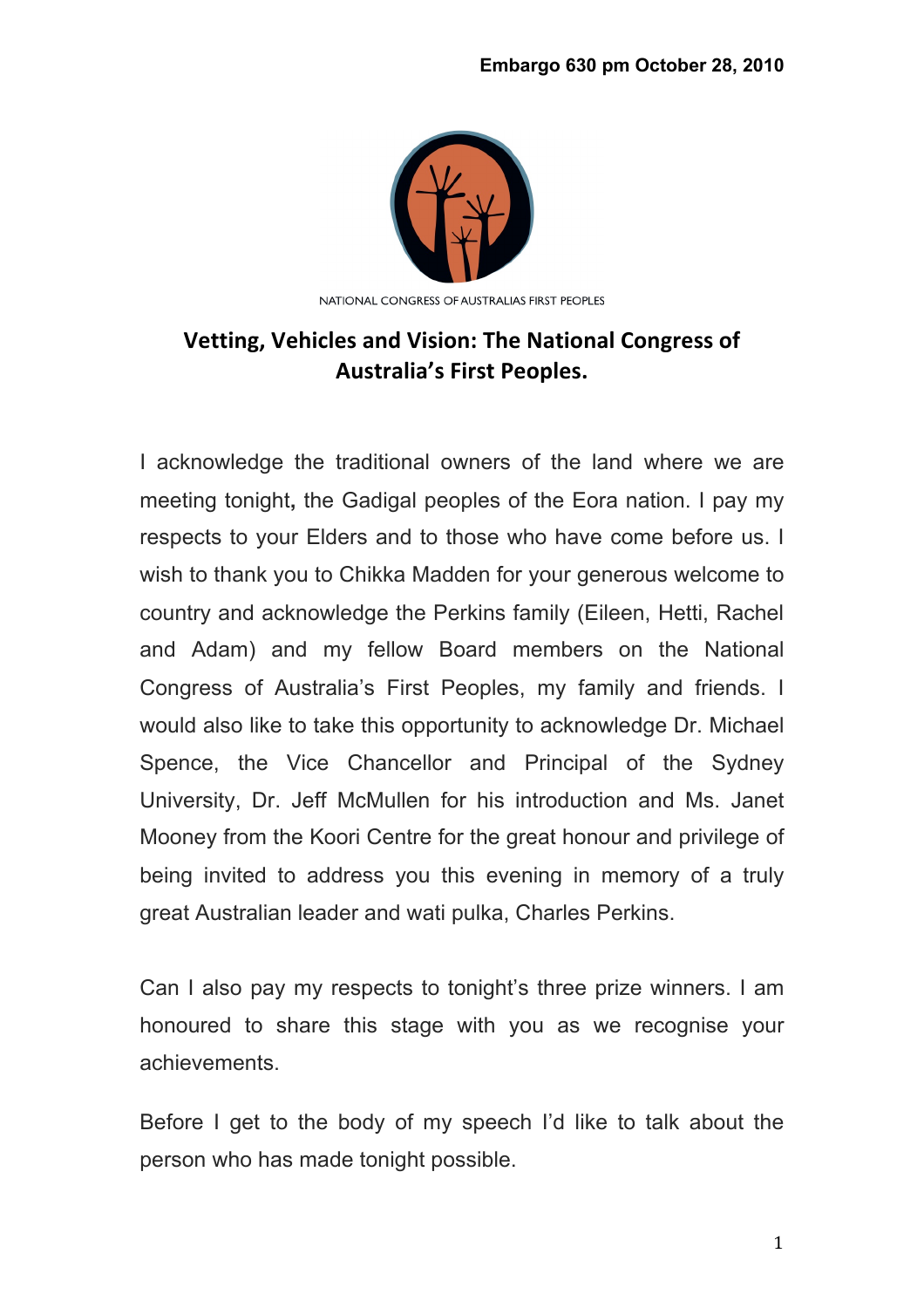In a life of exceptional achievement, Charles Perkins demonstrated that passionate engagement in the injustices affecting our lives is rarely neat and tidy. He was a brilliant man, but often in strife and largely misunderstood. But, nothing Great in the world has ever been achieved without passion. Charles Perkins, supported by his family, I believe, achieved dimensions of Greatness. A rebel, free thinker, restless spirit, son, husband, father and grandfather; a man capable of looking far into the future and even further into the past; who dared challenge the precepts that Australians hold most dear and in so doing, personalized for us all our quests for equality.

I remember vividly the first time I met Charlie. It was at Kintore, 600 kms west of Alice Springs. I was 21, the administrator at the Pintubi Homelands Health Service and Charlie dropped out of the sky in a single engine plane and was doing a consultation. I could not believe that in such a red, dusty, windy place, complete with leatherback dogs cruising everywhere, there out the front of the Council Office was this incredibly well-dressed man with the shiniest shoes I had ever seen. Now when my father was 21, he did a stint at TC Burns - a shop in Brisbane, selling shoes. He always told me that you could tell the caliber of a man by the shine in his shoes. Well my opinion of Charles then went off the Richter scale! I was fixated by those shoes!

The second time I met Charlie, I was working in Cape York, the Executive Director of the Cape York Health Council. I went up and introduced myself to him at a conference. Charlie finished off our brief conversation by calling me a champion. A what?!! I couldn't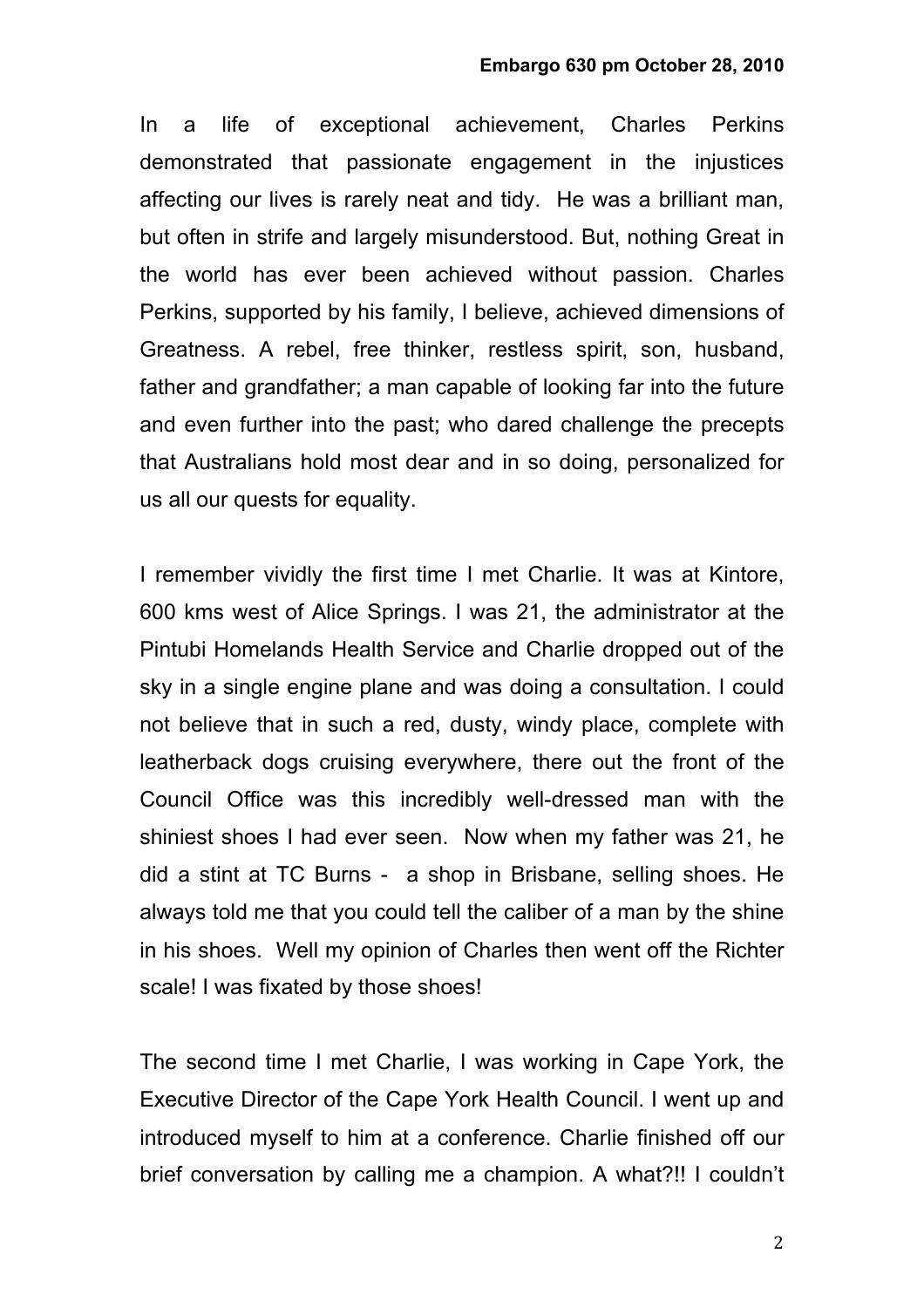believe it. Here was a champion of Aboriginal affairs, calling me a champion. "You are a champion, just keep going mate" a phrase he would use with many of us. And didn't that make us want to keep going too. There were plenty of opportunities in my life to just stop. Just settle for a satisfying but bland life. But people like Charlie were looking for champions who were going to take it forward: champions for the cause, champions on the sports field, champions in our families, champions in politics. Champions who felt destined to unite people who had become separated. Champions who dared to dream for equality and justice. Charlie was compelled and compelled others to have the next big dream or possibility, then make it happen. Charles Perkins asked us all to find the champion within and amazingly, he could already see us all as champions, it was up to us to realise it. No excuses.

If he were here today, I imagine that he would be interested in who our new champions are, what their vehicle of change will be and what vision they hold for all of us to aspire to. He would be interested to know if the modern day champions had forgotten or built on the experiences of those who had gone on before us, who used grassroots organisations, or who had been part of FACATSIA, DAA or NAC, then NACC then ATSIC or whether we had learned the lessons and incorporated them into the new. I can say with absolute certainty and pride that the architects of the road ahead are Aboriginal and Torres Strait Islander people who have heeded that call of Charlie's, "Who among us are champions? Who among us dare to find, then follow, the champion within?" And we have answered.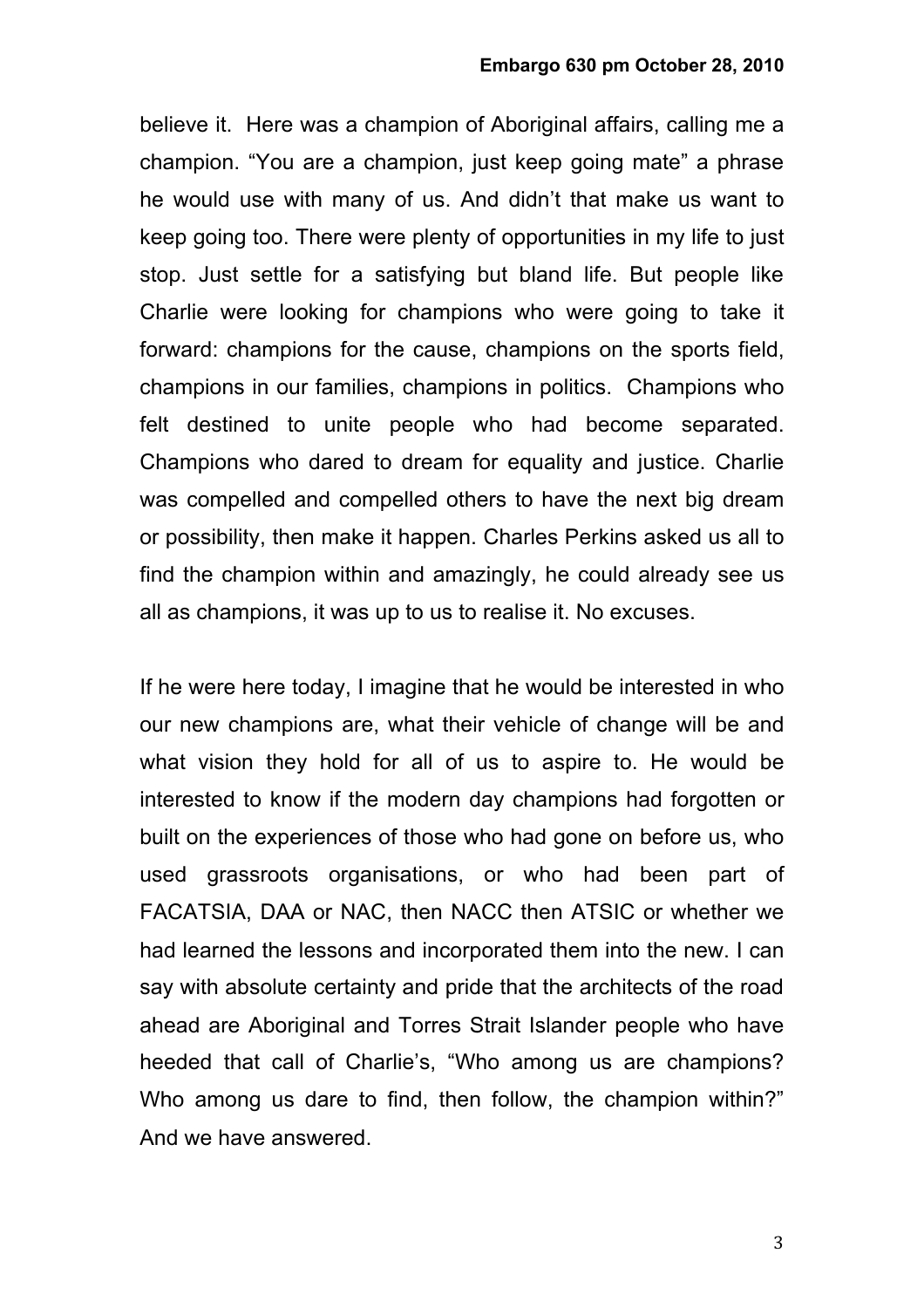Tonight, I will be discussing the National Congress of Australia's First Peoples - the most recent addition to national selfdetermining infrastructure set up to deliver that promise that Charlie and others have fought so hard for: that we are all equal, all free, and all deserving of a chance to pursue our opportunity and experience happiness. The title of my talk is Vetting, Vehicles and Vision.

Vetting, because we have responded to the community's request for high, uncompromising standards. Vehicle: Because the Congress I believe has the capacity to influence what all Australians can do, and Vision because it can be a beacon for years to come. I stand here tonight, as all the Board members and staff of the National Congress of Australia's First Peoples do; we are humbled by the task before us, grateful for the trust bestowed upon us by our peers and colleagues, mindful of the intelligence given and sacrifices borne by our ancestors. We consider ourselves champions not because we are big noters, but because we are in service to more than 300 nations of First Peoples' across this vast continent and to our nation of Australia. Our service makes us the champions men like Charlie wanted us to be.

When we signed up to be a part of the National Congress, we knew we were part of the next wave of Aboriginal and Torres Strait Islander people seeking to redress injustice to achieve equality. We knew we were aiming to achieve full citizenship rights and to act on the responsibilities those rights entail, within our own Indigenous societies and within Australian society. And we seek these things; not simply because of the expectations that those in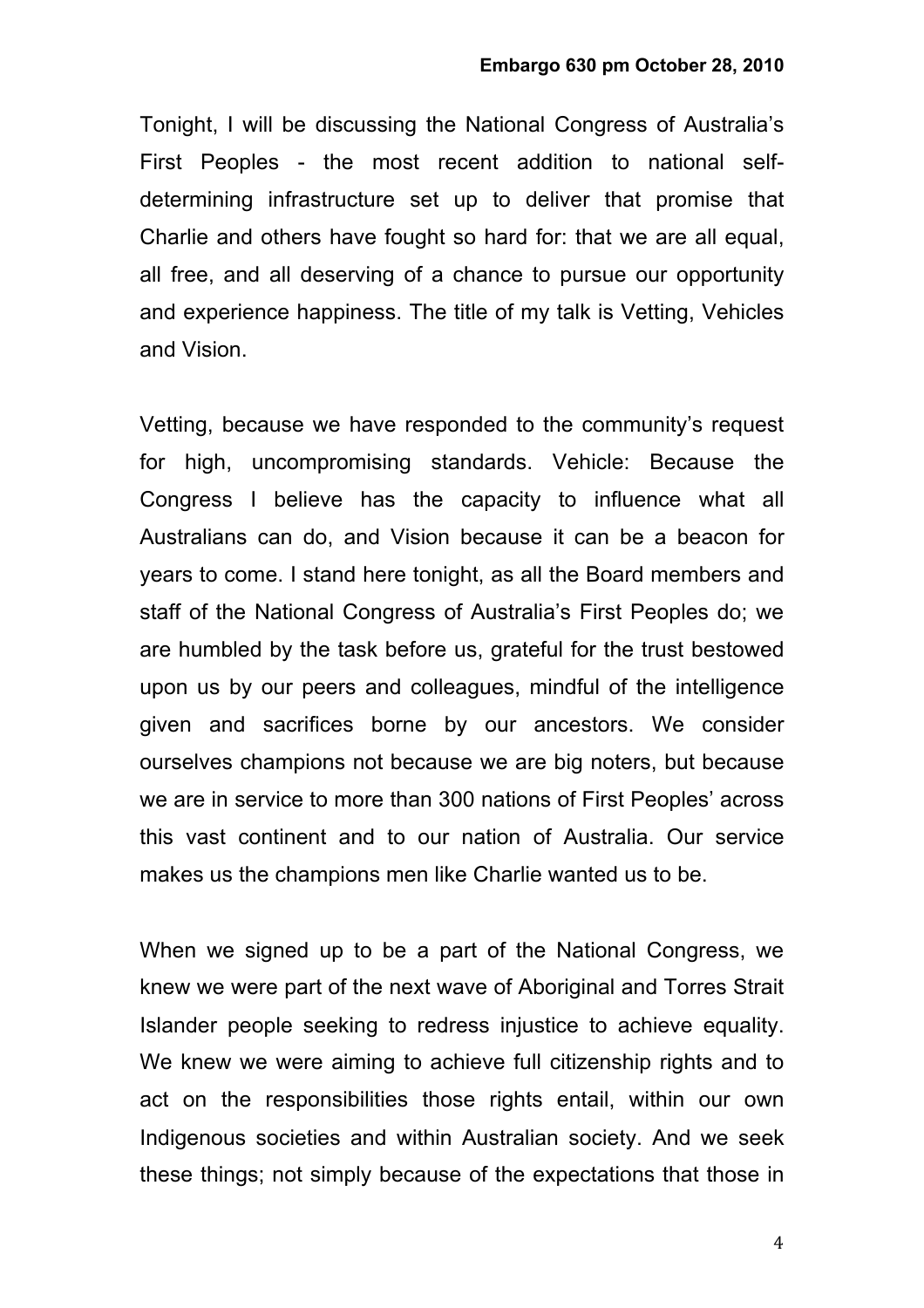government have for us, but because we the people have remained faithful to the citizenship ideals of our forbearers and true to their aspirations while realizing our own. So it has always been in our communities, and so it must remain.

As company Directors we needed to be prepared to stand up, and, as one great leader said, choose: hope over fear, unity of purpose over conflict and discord. As we consider the road that unfolds before us now, we the Board also remember with humble gratitude those courageous advocates from within our past, and within our communities who at this very hour are also working to realise Aboriginal and Torres Strait Islander Peoples' rights in urban areas, in our organisations, community halls, in rural communities, on country, around kitchen tables, across cultures.

These advocates have something to tell us. Those in our past whisper through the ages, those in communities through conversations – they provide us with an instruction on what to safeguard, how to be a custodian of this part of the journey to achieve our rights, and how to embody the spirit of service. I find for myself the more I am open to these instructions, the more I am willing to find meaning in something greater than my individual effort alone. Not for profit, not for personal gain but because I value who we are as First Peoples; where we have come from, and all we can be, given the opportunity.

At the commencement of the  $21<sup>st</sup>$  century, members of the Board are mindful of the fact that we are looking to secure our First Peoples' economic, environmental, social and cultural futures in an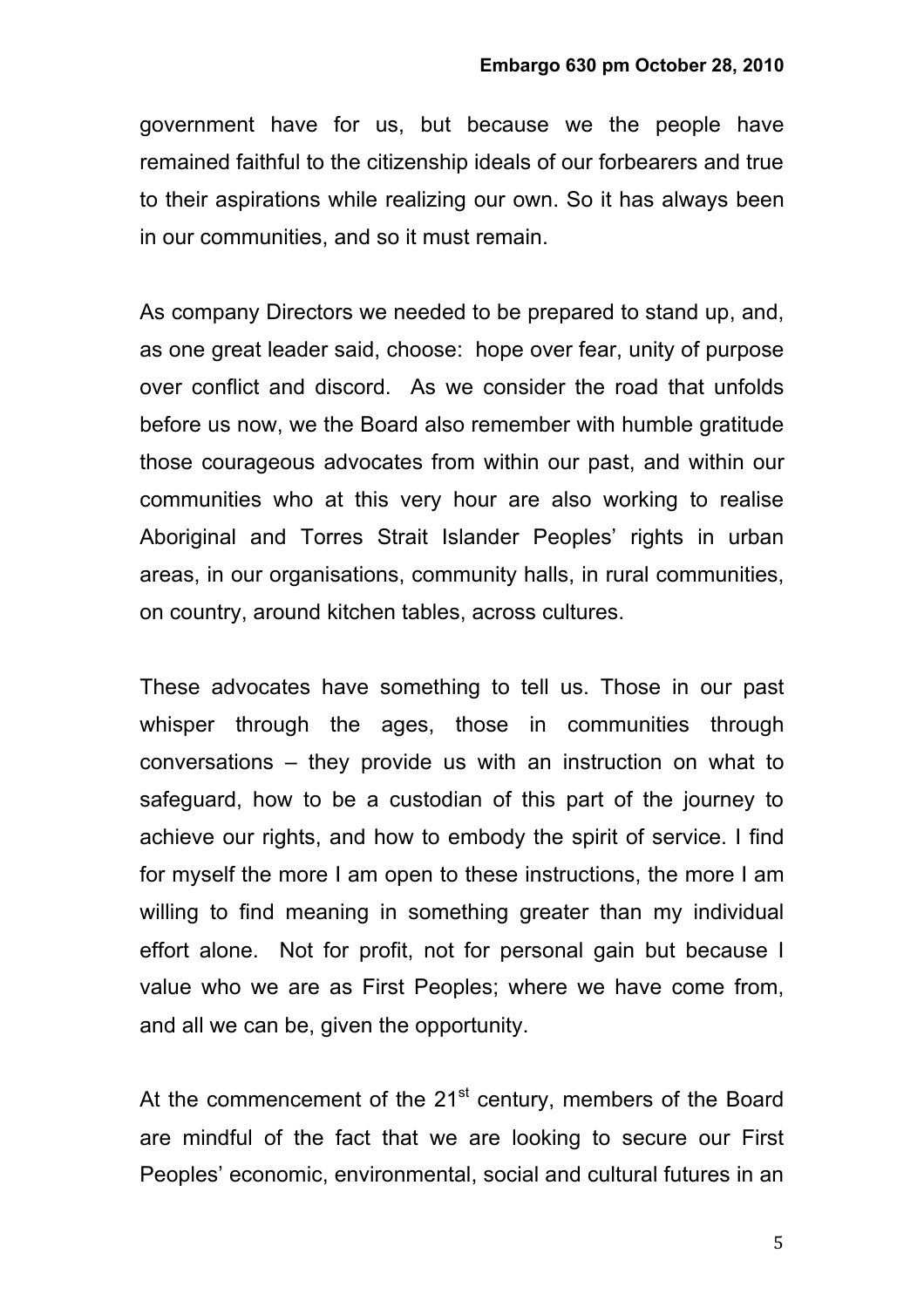unprecedented period of change in the world. Achievements in science, technology, industry, commerce and finance have brought humans into a new age at the expense of much of the diversity of life and life enhancing processes across the world. Demographically, we have the largest number of adolescents in the history of our species, many of whom are living in poverty. India and China are becoming the most powerful, technologically advanced countries in the world. Globalised, multinational companies have budgets bigger than some countries. Our country is at war. That we are in the midst of crisis is now well understood. Not only do we have to consider international and Asia Pacific regional issues in our deliberations, but domestic issues as well. In Australia, it appears that natural and cultural diversity is not viewed as a source of wealth nor a resource for modernity, nor for current political models. Indeed, even within the 600 000 people who are First Peoples in Australia, we find it difficult to view our own diversity with the respect it deserves, let alone get respect from others.

Australia is governed by a federal parliament that has only one Aboriginal member. We see a system of service delivery to Aboriginal and Torres Strait Islander people – by governments at both the federal and state levels – that still struggles to deliver the most basic of services that benefit Aboriginal and Torres Strait Islander people. We see a system that does not want us to be decision makers, one with too many bureaucrats who do not see themselves as accountable to our people or as having responsibilities to ensure that Aboriginal and Torres Strait Islander people benefit from their efforts, and we have seen limited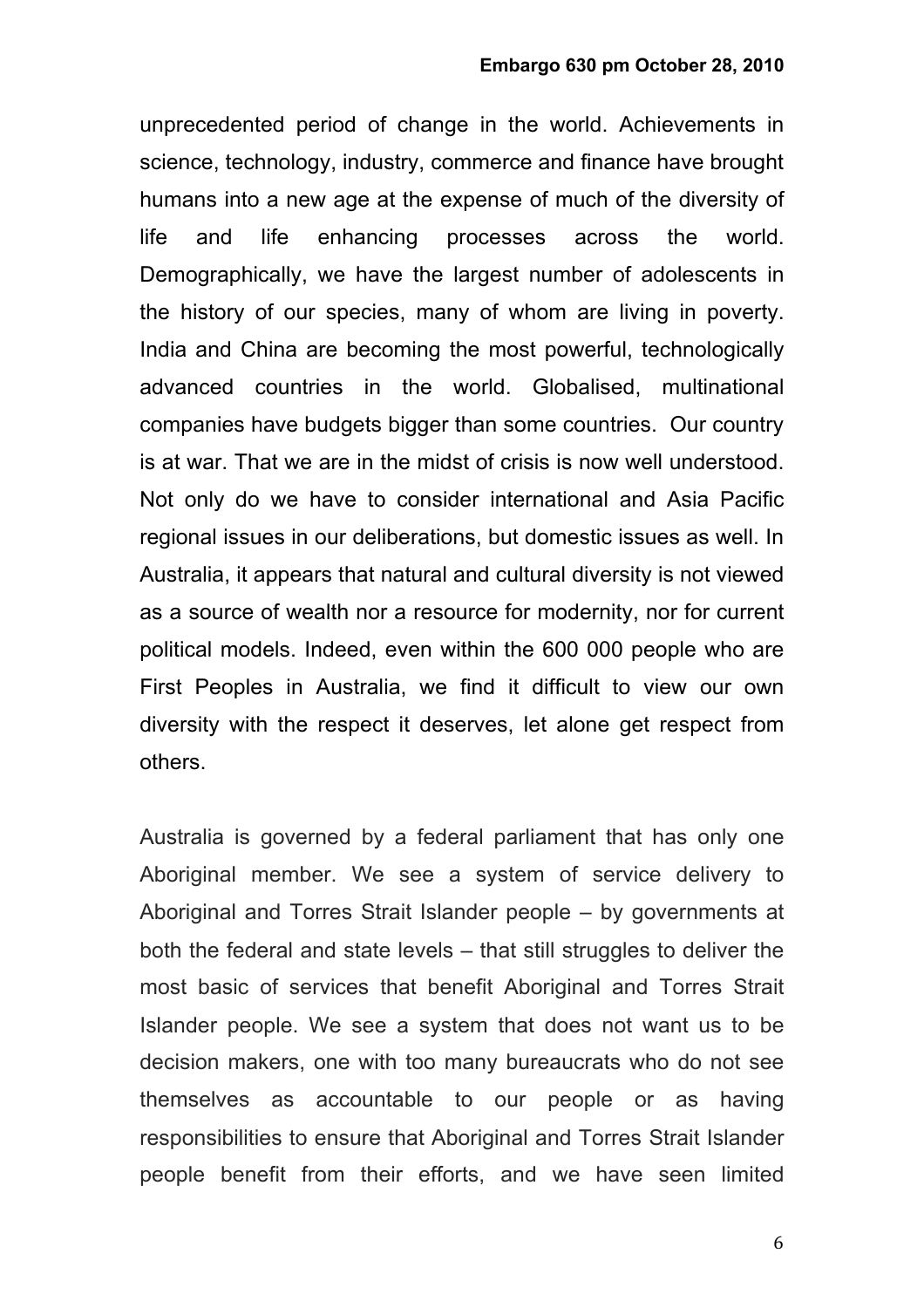engagement with Aboriginal and Torres Strait Islander people in the setting of policy and programs.

We are still not all fully engaged with a system of a 'real economy', nor do some of us live in places where a buoyant market economy exists. Our life expectancy, whilst improving, is happening at a glacial pace. We are not all benefitting from the delivery of education, our own knowledge systems are still marginalised and we sadly remain over represented in judicial and child protection systems. These systemic issues are themselves indicators of crisis, evidenced by data and statistics. Less measurable but no less profound is the impact of a sapping of confidence in and by our communities - a nagging fear that failure is inevitable, and that the next generation must lower its sights. A subtle message is inherent: "Give up before it hurts too much". These and other circumstances are unacceptable and form part of the reasoning why a national representative body like the Congress is needed.

In this century, our challenges will be new. Instruments with which we meet these challenges may be new. But those values upon which our traditional societies were built and upon which our success as countrymen and women depend – discipline and community, honesty and hard work, courage and fair play, tolerance and curiosity, loyalty and love of country - these things are old. These things are true. They have been the quiet force of progress and given hope to those even when there was no hope apparent. These values have been evident throughout our history and the mainstay of our culture. These values have underpinned our resilience when all other indicators suggested we should falter. What is demanded then is a return to the truth and the certainty of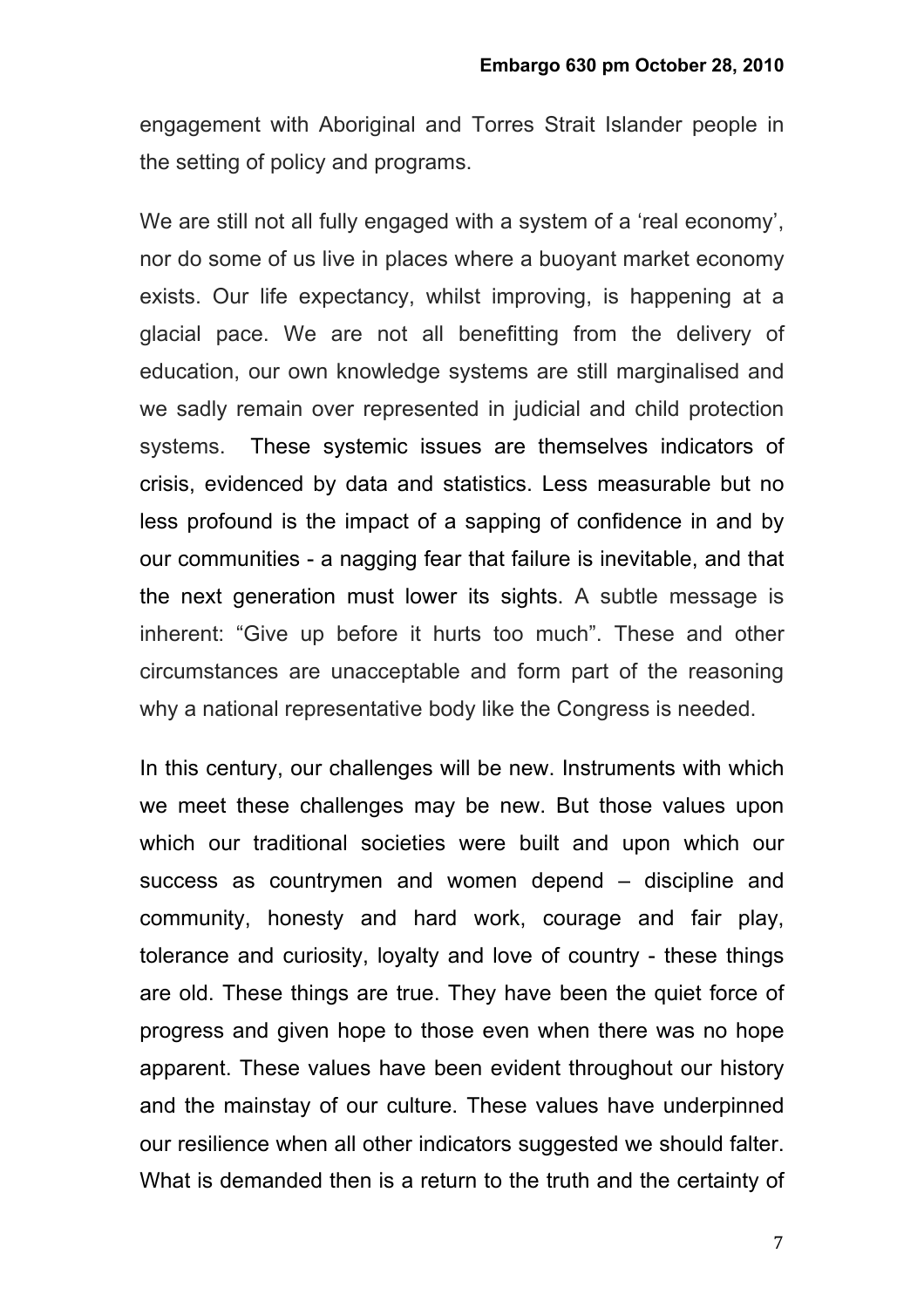these values.

These values contain in them the responsibilities and a recognition, on the part of every Australian, that we have duties to ourselves, as First Peoples, and as a nation, duties that Barack Obama said in his inauguration speech ' we do not grudgingly accept but rather seize gladly, firm in the knowledge that there is nothing so satisfying to the spirit, so defining of our character, than giving our all to a difficult task'. We who assume leadership roles in our communities and organizations know probably more than most that this is the price and the promise of citizenship. I know that our members are clear about the challenges we face as a First People and that they are real. They are serious and they are many. We have told community people that these challenges will not be met easily or in a short span of time. This is why the National Congress of Australia's First Peoples has been established as an independent organization intent on creating a legacy – the Congress is a long term proposition, evolving and changing with the input of its membership.

I am proud that Aboriginal and Torres Strait Islander people have been the architects, the designers, the campaigners, the consulters, the doers, the makers, the choosers, the facilitators, the explainers, and the implementers of this new national representative voice. We have built the organization on elements that worked well in ATSIC and other national representative bodies, and have used company law to allow for more entrepreneurial thinking and action. We are innovators concerned with establishing a foundation of greatness, not as a given, but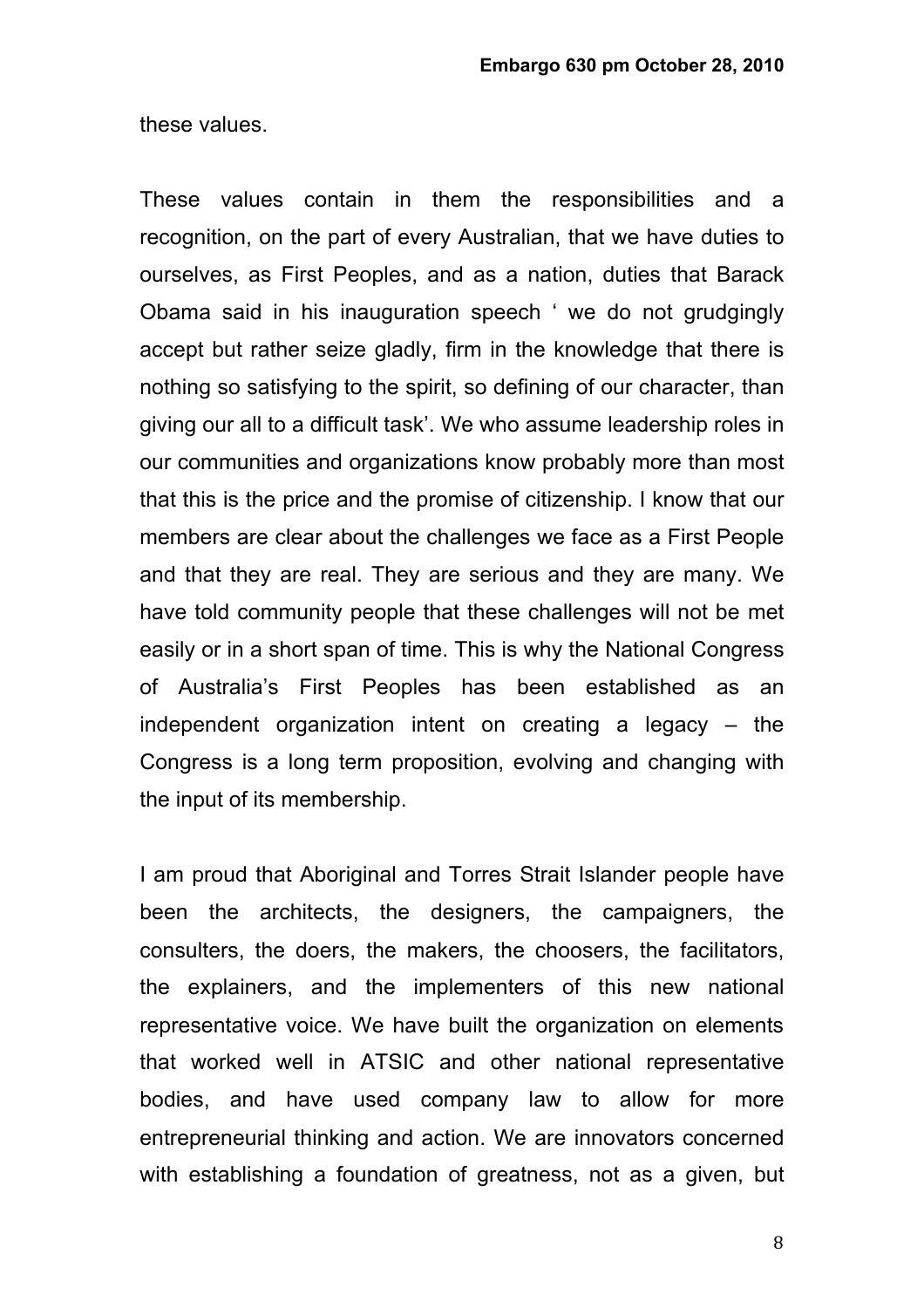greatness which is earned.

Greatness through the Congress will not occur because we have taken short cuts or settled for less. We have decided this will not be an organisation which supports those who prefer leisure over work, or be a platform for those whose criminal behaviour or lack of regard for others will bring the organisation into disrepute. Nor is the National Congress for those who seek only the seduction of personal fame. Rather, this organisation will be represented by the culturally strong, the educated, the risk-takers, the doers, the makers of things – men and women who have labored unknown but appreciated in our communities, who have delivered a legacy of those who are working for equality and freedom. This decision about who will represent us, is conceived in the ideal of not who is the strongest, or the loudest, but assessing who among us is worthy of commanding the right use of strength and resource to see change happen where and when it is most needed. In these times, the leadership question can only be answered by those who command it.

Not everyone in this audience, or in other audiences I have addressed, will have the pleasure of being an artist or poet, a doctor or teacher. Not everyone will know the simple beauty of love, either given or received. It is a truth, however, that everyone will come upon some form of hardship, of pain and struggle, of adversity. In fact for some of us, it is the only constant in this life. We will all make decisions that affect ourselves, those close to us, and possibly even following generations. It is during these times of adversity that we turn to people who command leadership, who can articulate the ideals and principles that allow us to rally behind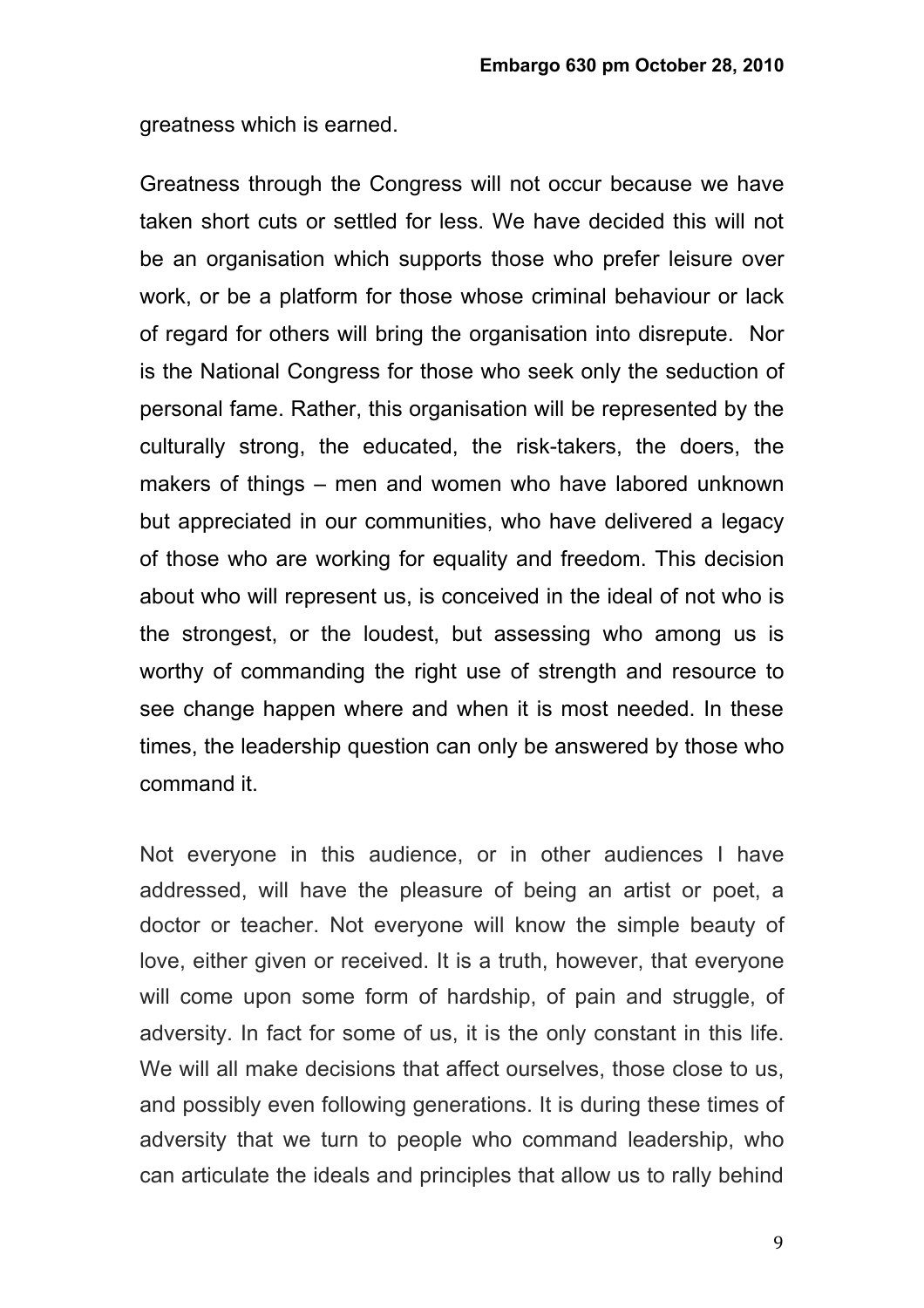them. They must also be able to marshal resources with great effect. All of our leaders at this time in history will need to have integrity, determination, charisma, vision, technical and interpersonal expertise, adaptability, and even the oftenoverlooked quality of being an experienced follower. All these characteristics are crucial to helping us deal with and successfully come through particular times of adversity.

We need leaders who can command power and resources to great effect to stand up now and come forward. It is your time. Leadership needs to contribute to something bigger than the sum of our individual ambition, and be greater than all the differences of birth, community or faction. Leaders cannot be seen to protect narrow interests, nor put off unpleasant decisions. Surely, that time has passed.

There are many Aboriginal and Torres Strait Islander people who find themselves in poverty and who might find my assertions of leadership outside of their realm of influence. For some people, poverty is what they live and breathe and I am not just talking about financial poverty. I am also talking about being impoverished culturally, linguistically, time poor, isolated, without love, women growing up children with out partners, educationally impoverished, children growing up in institutions rather than in the care of a family…. There are many ways to be impoverished. Poverty is a human rights issue after all. Some of us can move out of that circumstance, some of us will die in it.

And whilst our effort should be to engage with and direct resources to people in poverty, we do have cause for celebration. Among our number are professors, lawyers, barristers, judges, teachers,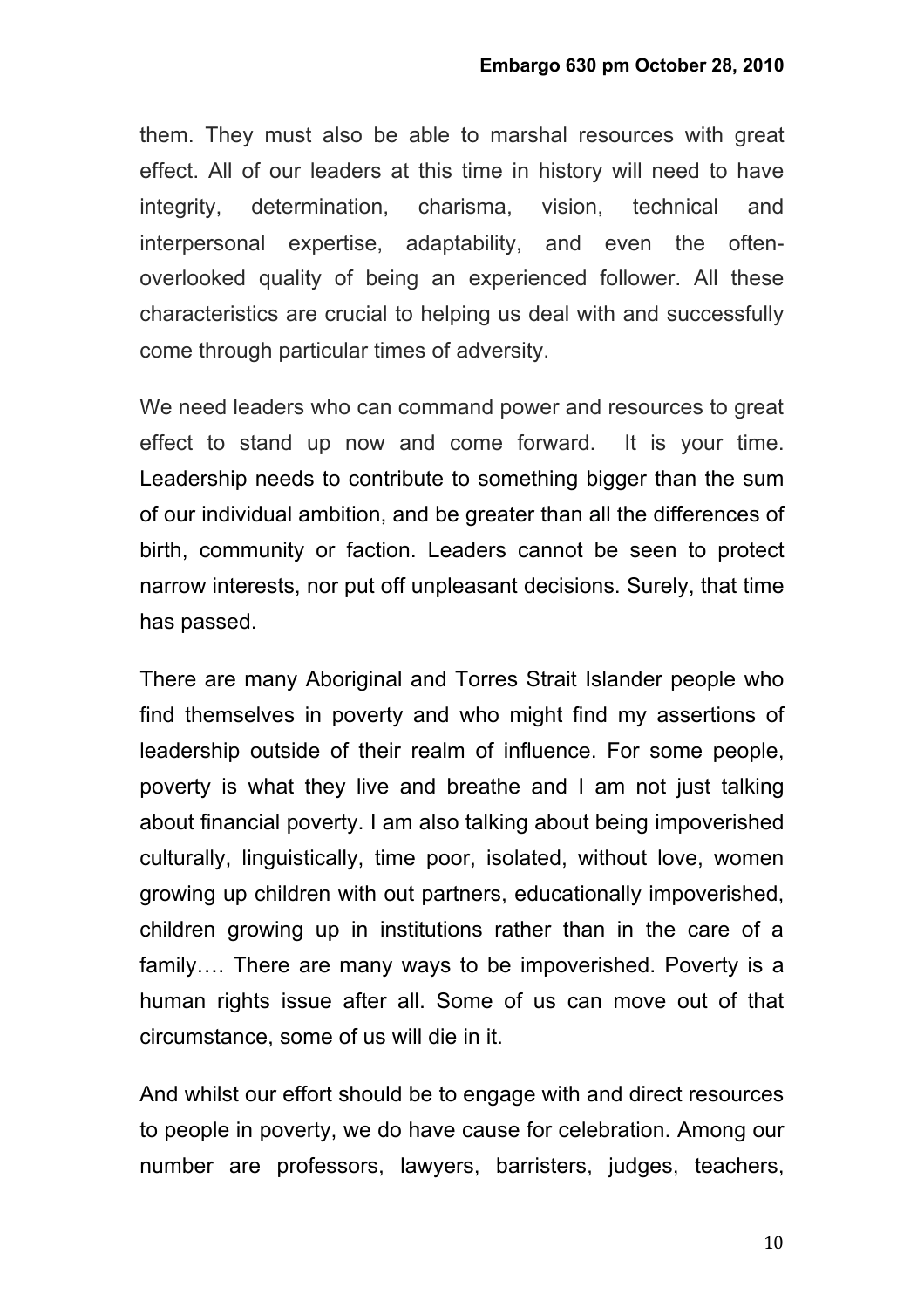health workers, doctors, nurses, academics, politicians, dancers, athletes, public servants, people who are trained in governance, business, entrepreneurial thinkers and actors. We have people in decision-making and powerful positions. We have Chief Executives, Chairmen and women, we have Marine Biologists, Social Scientists, Rangers, researchers, we have people working in corrections, youth agencies as lecturers, representing us locally, nationally and internationally. We have done our teething in health, education, academia, natural resource management, in regional autonomy, leadership development, organizational management, youth empowerment, media marketing and public policy, land purchasing, business development, economic development, human rights and political strategy. We must also celebrate those that kept their children and families alive and despite great challenges in their lives helped them thrive.

Some of us have been working in our affairs now for at least 20 years and are in positions to mentor others. We are the emergent leadership. And we will be taken notice of.

This type of leadership is now critical for all of our affairs. Because the issues affecting our health and well being are globalised and localized, be assured. It is my view that if you have got a criminal record for a category A crime including rape or murder, you will never represent Aboriginal and Torres Strait Islander people through the National Congress. If you have committed fraud and been found guilty, don't even put your hand up to represent us. If during your term, you behave in a way that brings the organization into disrepute, and there is evidence to support it, we will get rid of you. If you are disrespectful to another representative, you will be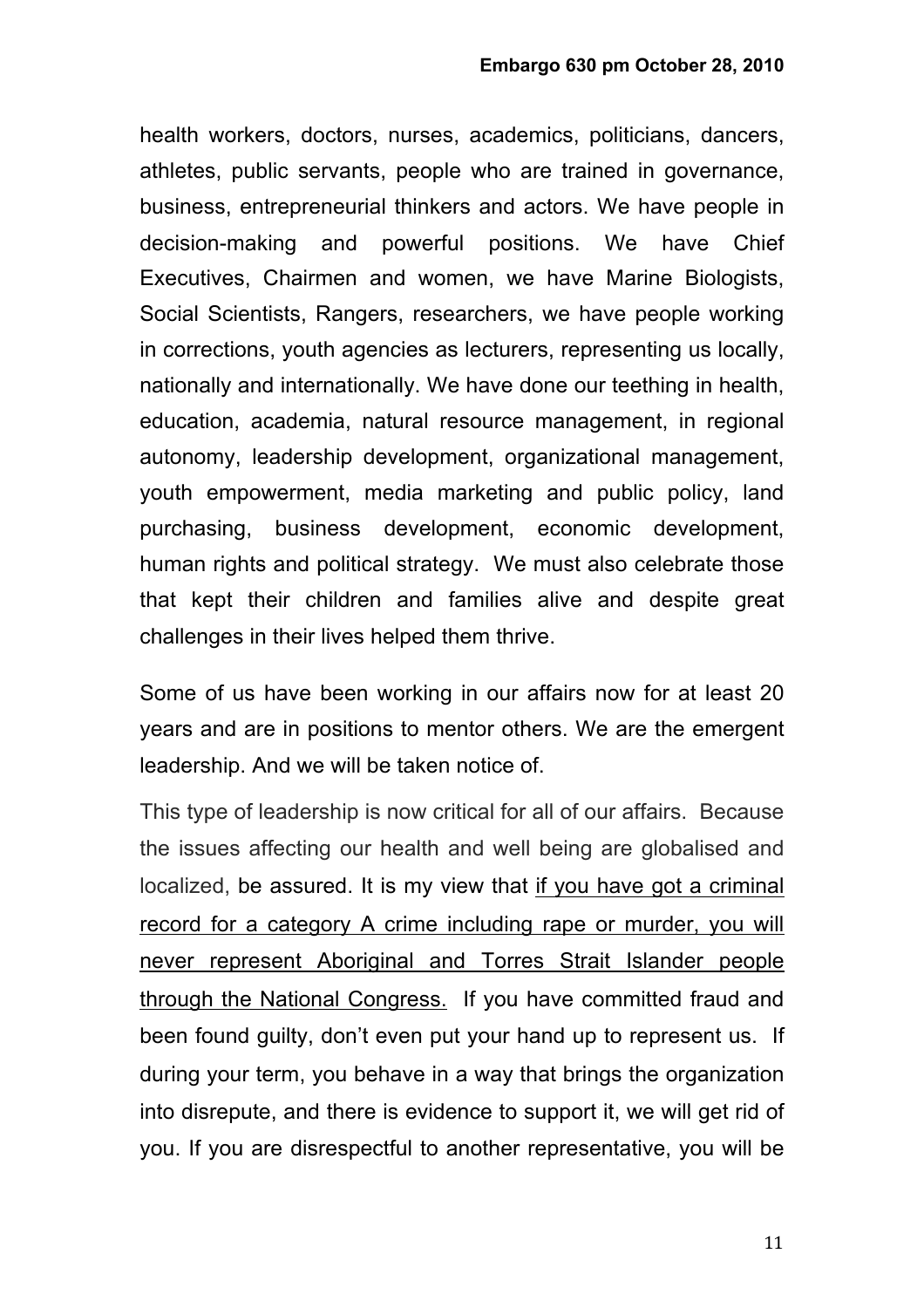disciplined and if it continues you will be gone. If you are a wrecker and can't help build a legacy for the National Congress, you are not needed. You will not be welcomed. You will not be supported through this organisation.

#### **(Membership and Vetting)**

Of course not everyone who joins the national congress wants to be a leader or be a representative. Some just want their voices heard. Some want to belong to something bigger than themselves and their personal circumstance. There is a place for them in the Congress. If you are Aboriginal and Torres Strait Islander, over the age of 18, then there is a Congress membership card with your name on it waiting for you. You can be a prisoner in Long Bay prison, a single parent living in a Caravan Park in Tingalpa outside of Brisbane, you can own two properties in Darwin and have a stock portfolio, you can be a business owner and employ 8 people; you can be going to University or work as a ranger. You can be on a welfare benefit, you can be on the pension, you can be a Traditional Owner or a member of the Stolen Generation. There are only four criteria to satisfy in order to become a Congress member- You must be over 18, have the heritage, you must identify and be accepted by an Aboriginal or Torres Strait Islander community. This is a self-declaring process; the National Board of the Congress are not the identity police. We have told people during our consultations that the membership form is a legally binding document. If they cannot satisfy the criteria, then there are legal ramifications for falsifying information.

In terms of organisations seeking to be members, agencies need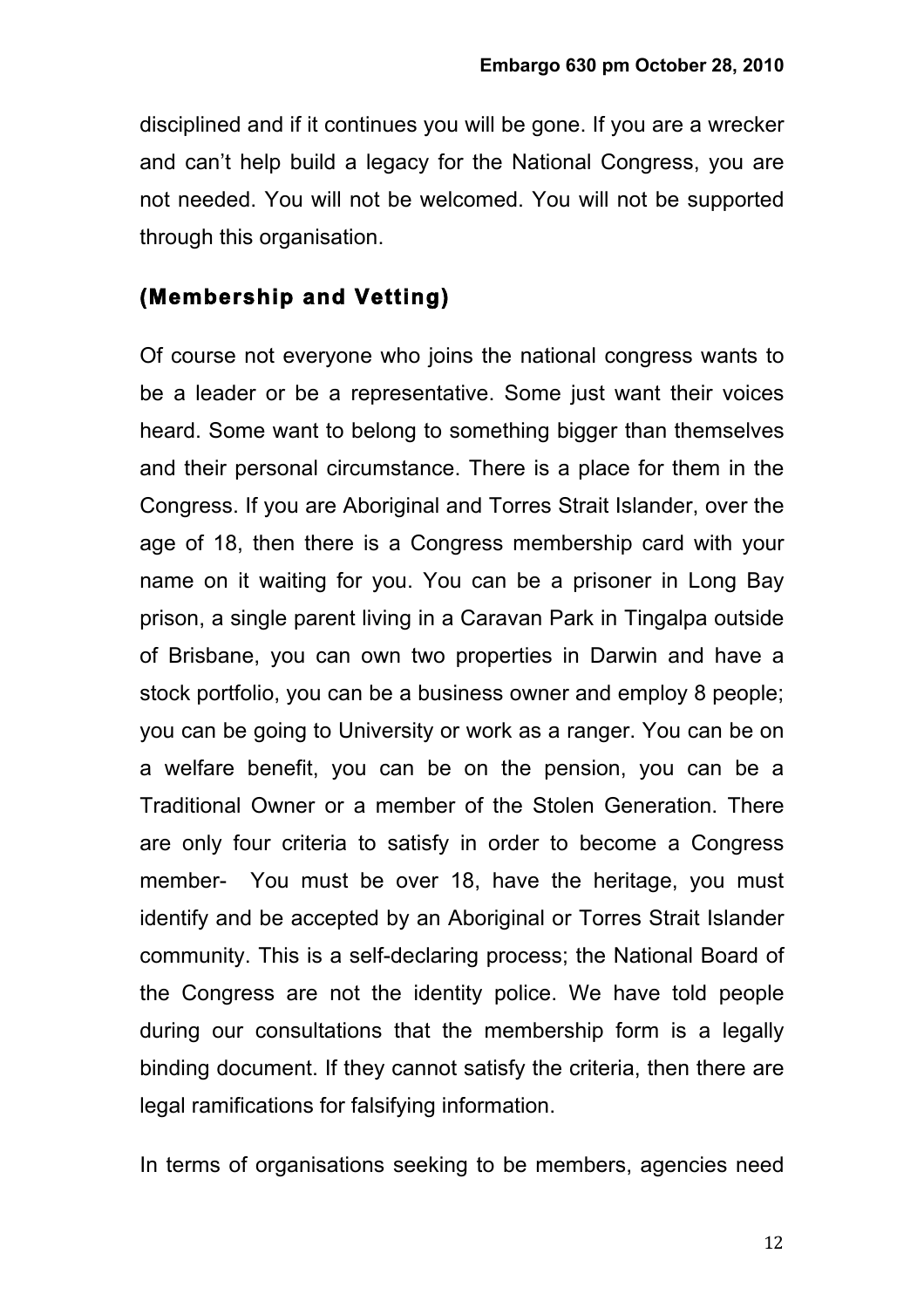to have at least 51% of the members and Board, be Aboriginal and/or Torres Strait Islander; AND the principle purpose and activity of the organisation needs to be in service to Aboriginal and Torres Strait Islander people.

After a particularly difficult day, earlier this year, I had the opportunity to open the mail. There were envelopes of all different shapes and sizes; carefully scripted envelopes with large and clear writing with many return addresses on the back. These envelopes contained membership forms, some sent in from the Koori Mail, some photocopied, others were the originals that we had just taken out with us across the country, some…. Well I just don't know how people had come across them except to say that we blackfellas have very well developed networks! What heartened me on that particular afternoon was as I opened these envelopes; there were application forms for members from entire families, all stapled together. Other application forms were from older members of our communities with little hand written notes of congratulations; others were sent in with messages that they were also encouraging others to join and that we would be getting 50 or so from their community. This meant so much to me. Helped me believe that we were building something of which we could all be proud.

Others reported their ambassador status, Congress ambassadors who have taken the forms, distributed them, helped people fill them out, made the cups of tea, told the stories of hope, stood up as an advocate to re-mobilise our peoples. Those ambassadors **never questioned** the scale of our ambition, they **never forgot** what we as First Peoples have already done. What they **believe**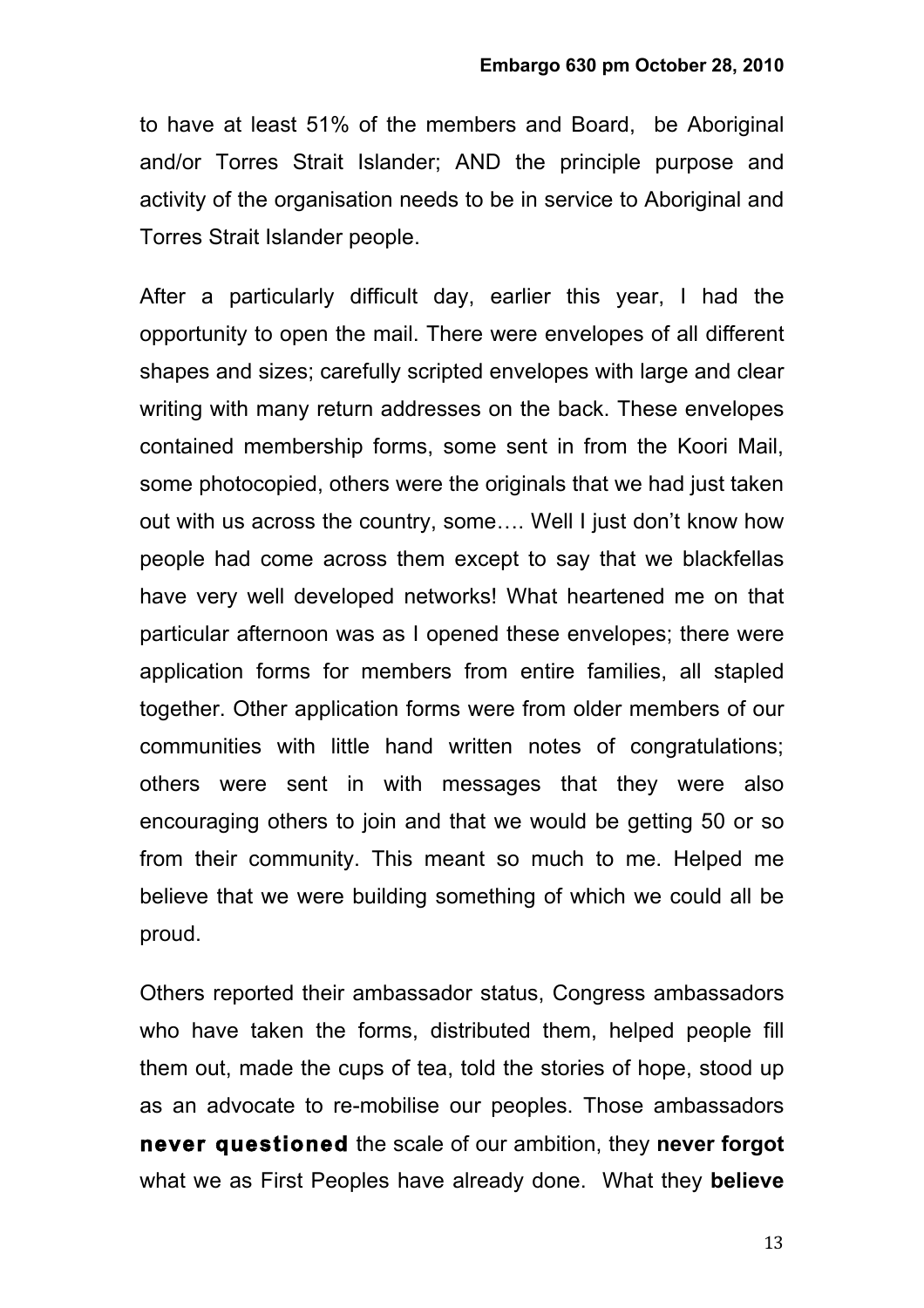**in**, unquestioningly, and without need for detailed information, is that in this country we are free men and women who can **achieve anything we want**, and by choosing the Congress, those ambassadors know what can happen when imagination is joined to common purpose, and necessity to courage. And they are ready for whatever that means. But by extending the opportunity to belong to the Congress, to be a member is a small act of greatness in itself.

Perhaps this is why just 5 months after hiring our first staff member we have almost 1200 individual members and almost 100 organisations. Through our membership, we are structuring both belonging and opportunity; not because it is charitable or 'we need the numbers to be legitimate', but because we believe that the Congress provides a different way for people to be drawn together in coherent and stably organized political communities. It one of the surest routes to our common good. And our common good is too precious to be undone by the illegal behaviours of a few.

We want to be judged for what we build not what we destroy. We cannot support those who are only powerful through acts of corruption and deceit or who have perpetrated suffering for which they have been charged. We have listened to a number of key concerns from community people and have turned them into a vetting system. The first concern was that the Congress had representation that was fit and proper. The second concern was that people wanted to be safe – women did not want to be in the same room with perpetrators of violence for example. The third concern was that there needed to be a mechanism to use in the event that a Director of the company or a member of the Congress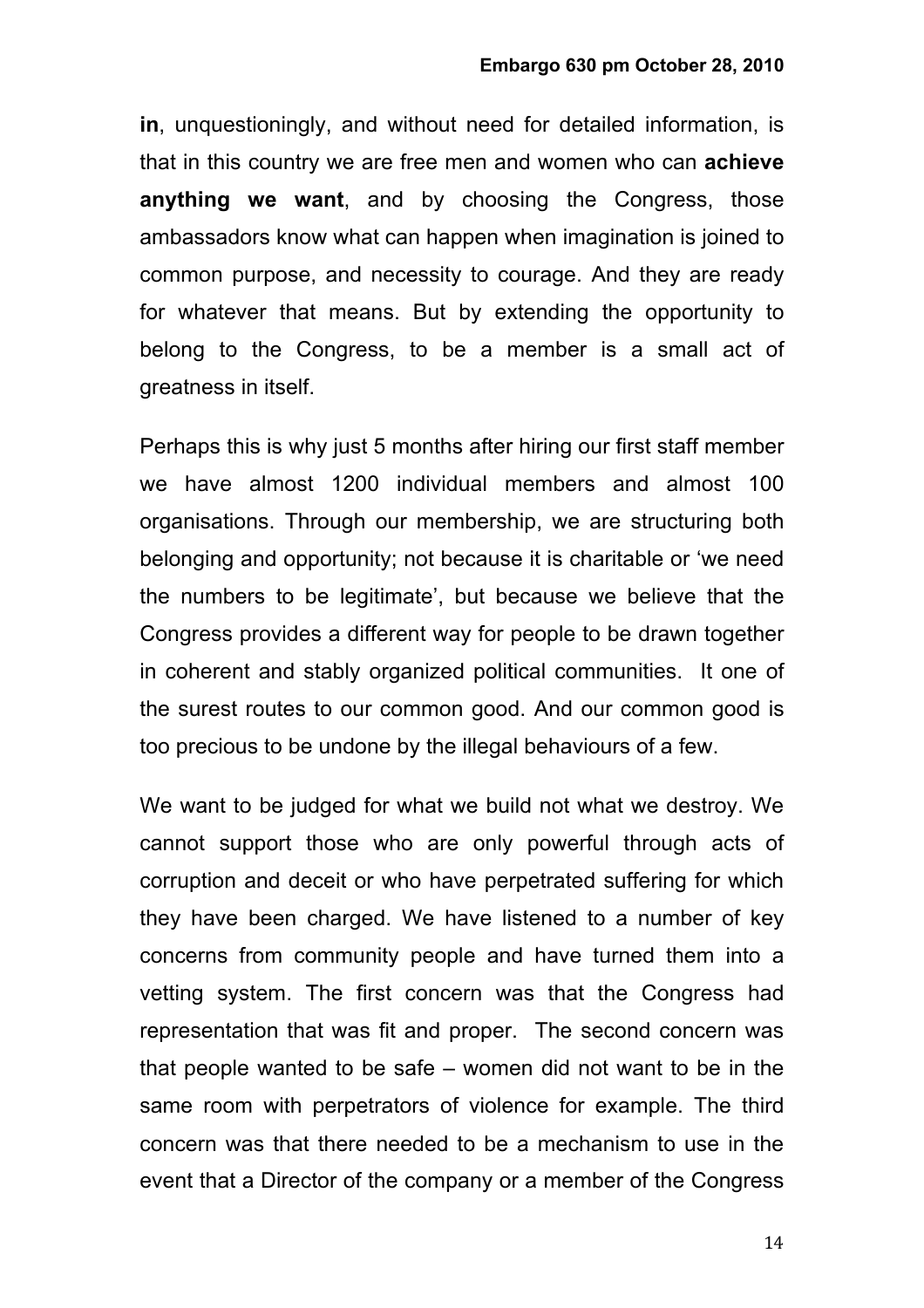behaved improperly for which there was a legal conviction, the members could participate in a process to effect a representative's removal from office. Finally it was said during the community consultations that the organization has to be completely independent from government and that all measures had to be taken that would protect the organisation. We have covered off against all of these concerns in our vetting process.

Adjudication in matters brought by the members, vetting the delegates to the Congress and ensuring appropriate development and maintenance of standards for the National Congress is to be achieved in partnership with the Ethics Council, an independent advisory body comprised of eminent people. No other company in Australian ASIC Law has developed such a mechanism. The Ethics Council applied a merit based selection process to shortlist candidates for the current national board and will be instrumental in applying a standard to elect candidates for the representative roles of Congress delegates, Directors and Co-Chairs. All members who nominate to be representatives will have to pass a federal police check and meet fit and proper criteria developed by the Ethics Council. The Ethics Council will then be responsible for ensuring the ethical conduct of representatives of the organization, based on the Nolan Principles of public office.

The Ethics Council has six of our own peoples of high standing, with co-chairs, and a gender balance among their members. The Council will initially serve a two-year term in order to bed down the processes for the new organisation. Additionally, the Ethics Council will advise on standards and guidelines, review policy decisions, assist with legal and reporting requirements, investigate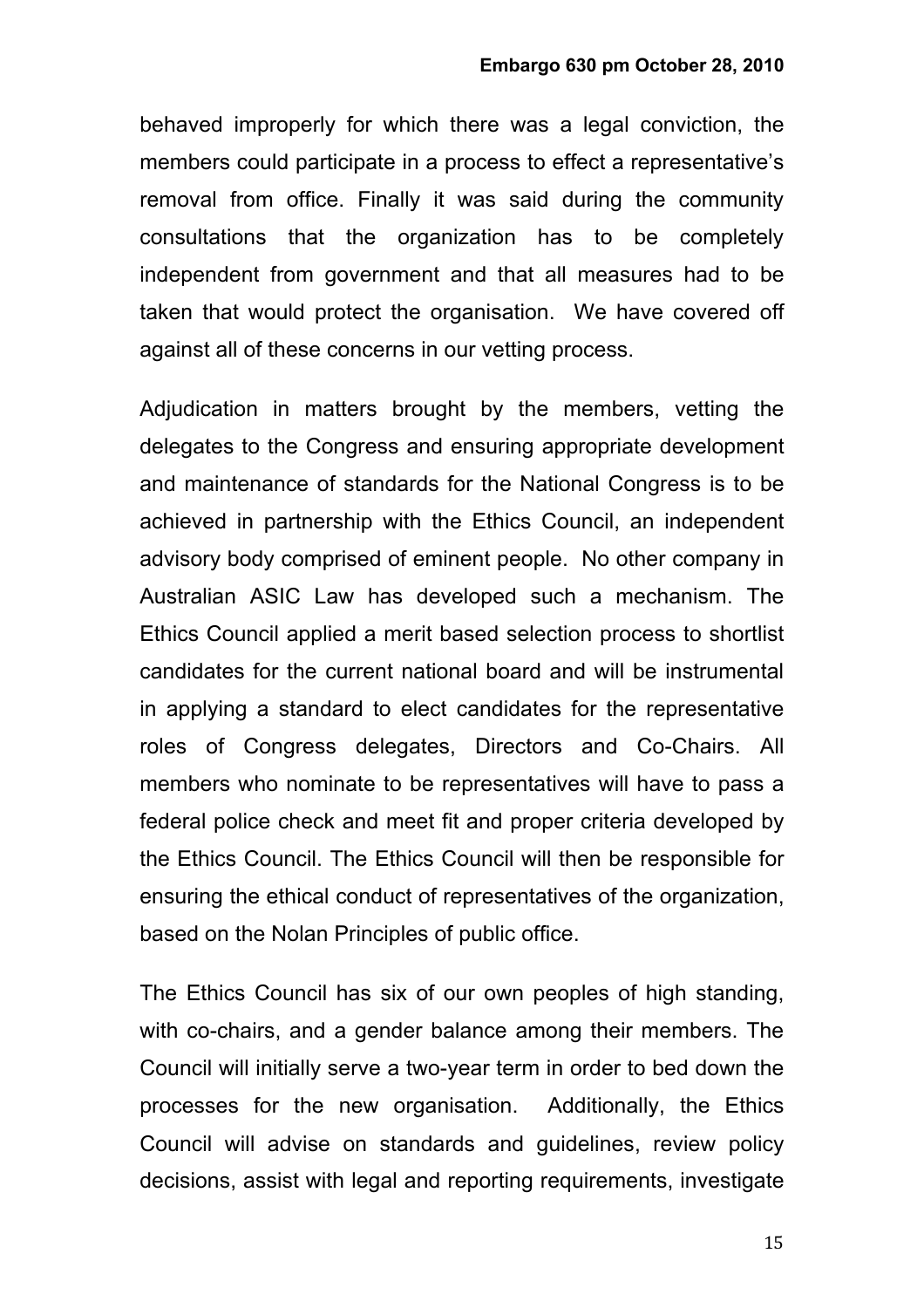breaches or complaints and review any queries that arise about eligibility for membership.

The inclusion of the Ethics Council into the Constitution of the Congress and giving them a Charter that defines their roles and responsibilities has been the source of comfort for many community people. But, it has also been a source of contestation. "Who are these people?" "How come they have the power to veto me?" "I thought this organisation was going to be representative of all Aboriginal and Torres Strait Islander people?" "How come I can get kicked out through this process?" The truth is anyone and everyone who meets the criteria to be a member can be a member. Members can and will be asked for their advice on policy and approaches to issues that affect their lives.

Members can attend forums and be invited to participate in Congress-sponsored events. We will be truly representative of the membership; the members have to be involved. No member will be subject to a vetting process until they want to be a representative. Similar processes are in place if people want to work with youth, be a politician, work in schools or be members of a company board. For the first time however, we are bringing vetting process into an Aboriginal and Torres Strait Islander representative organisation. This is a change, but what is needed in my view, to not only protect values in a world hostile to such values but to ensure that we can fully get behind and protect those that want to represent us, such is the sacredness with which I have come to view the Congress.

My view was further deepened earlier this year when Noel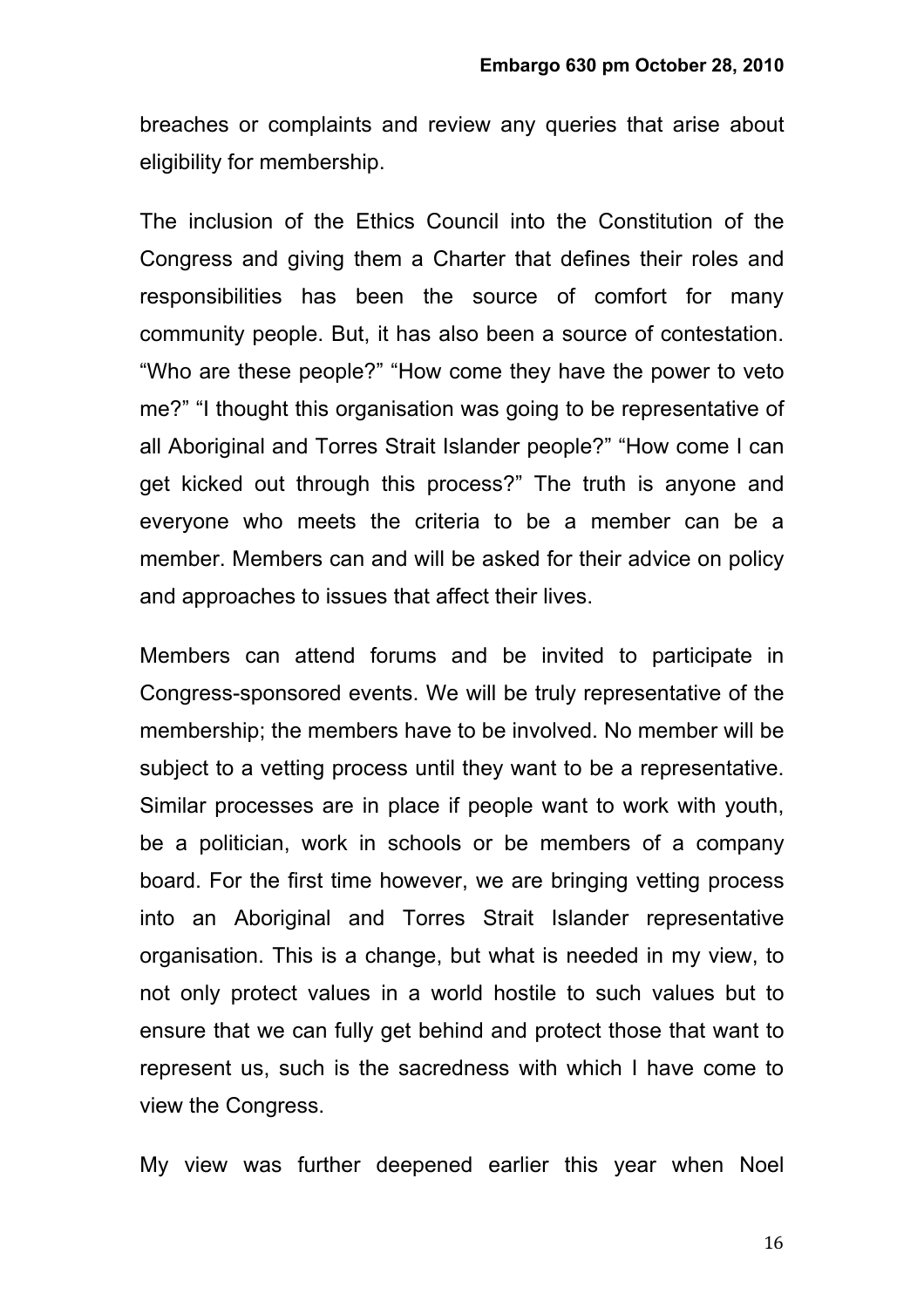Pearson referred to the National Congress as a 'wailing wall' for blackfella's victimisation. I think I know what he was getting at; it seemed he wanted to sideline the National Congress. His throwaway line was included in no less 10 newspaper articles and many blogs in Australia and internationally as a reason to not get behind the Congress, deeming it unworthy of support. Now I also know Noel would not want to offend people from the Jewish or Muslim faiths, but the Wailing Wall is a central tenet of a practice of faith for millions of people across the world. It is a place of communion, thought sacred because it is where God resides on Earth, and, in my view not to be trivialised. Praying at the Wall signifies being in the presence of the Divine. People have made pilgrimage to the Wailing Wall for centuries, leaving notes of hope in the cracks of the wall. It has been a place of grief and struggle, a place of reconciliation and of truth and purpose and faith. The Wailing Wall is no less significant to those millions of people, because one person, in a throw away line, in seeking a little win, chose to make it so. I am a person of great faith. I have been on a pilgrimage. As a Torres Strait Islander, I know what it is to stand on the sacred soil of my ancestral home, my Ged. It is a heartfelt hope of mine that the National Congress, could inspire the same faith, hope and sense of sacredness in the lives of our people as the Wailing Wall.

#### And so, what can the National Congress be a vehicle for?

The primary objective of the National Congress of Australia's First Peoples is to reconnect Aboriginal and Torres Strait Islander people with the decision making structures in Australia, providing its members with the opportunity to be informed and have input to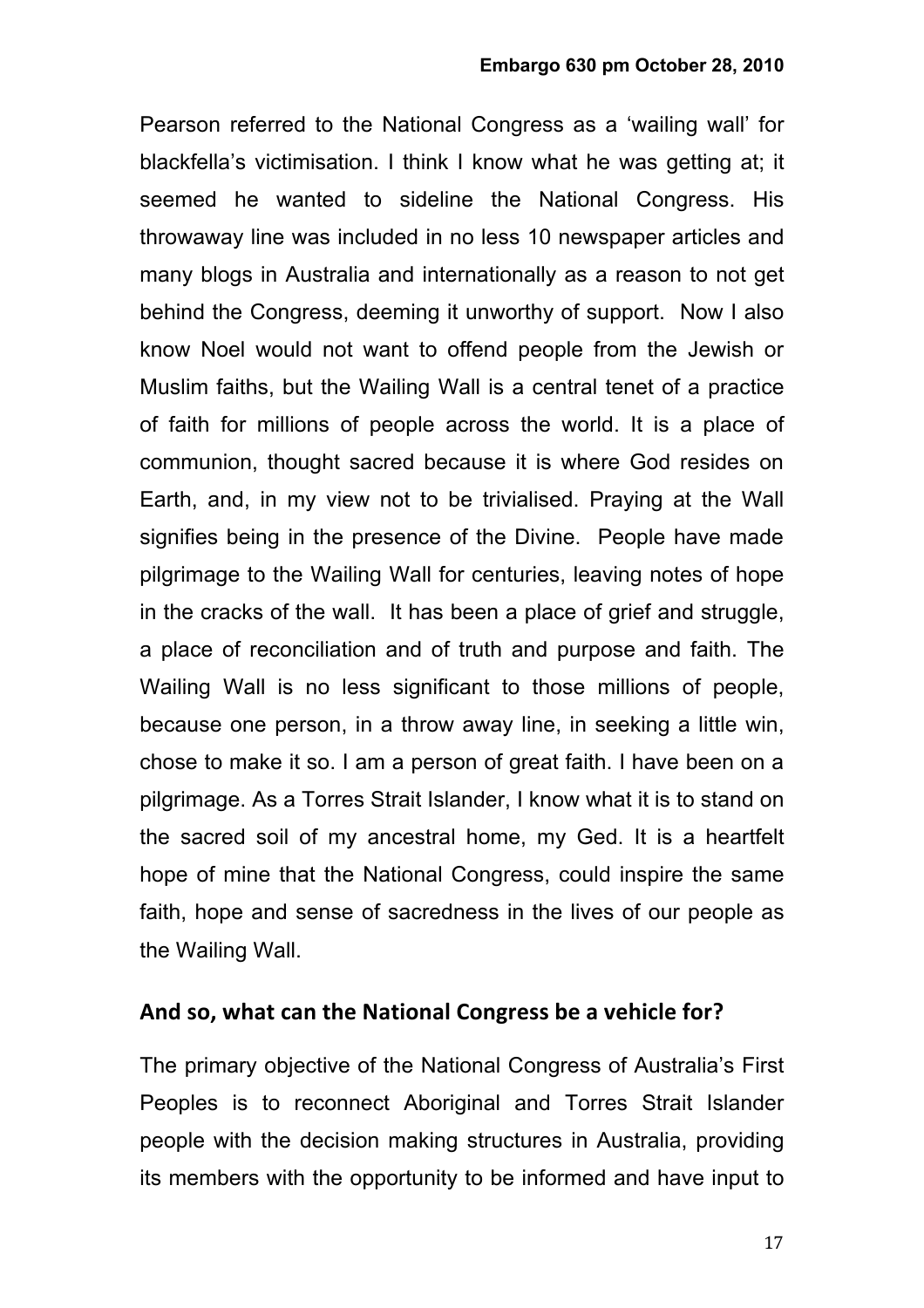decisions about their lives and future. Prior to the establishment of the National Congress and since the abolition of ATSIC, we have not had a national "voice", which could harness the collective energies and efforts of individuals in communities, service provider organizations and peak bodies. This is the first time that Aboriginal and Torres Strait Islander people ourselves have had the opportunity to shape a national representative voice, in ways that ensure the views and aspirations of our Peoples are taken into account. International evidence has shown it is clear an essential ingredient in overturning disadvantage is the close, respected involvement of the community itself. In this vein, I want to identify five opportunities that the Congress can be a vehicle for.

#### **(1)** Setting the standards for engagement in Communities

Now I don't do this very often but I was speechless the other day. In having a discussion with government representatives, they informed me that as soon as we 'opened our doors for business' there would be policy documents to review and new directions to endorse. Whilst the Congress is there to monitor and evaluate the performance of government and government agencies, we are not there to tick a box or to become an extension of government, nor are we a substitution for real and local consultation. There are a great number of peak bodies and agencies that do develop policy work and have effective partnerships with government and businesses already, at a state, national and in international forums. We will not be usurping their role, rather we will be supporting their role as key organizations for policy input and advice. Perhaps the Congress may in the future set the equivalent of a Heart Foundation 'tick', a standard that will articulate uncompromising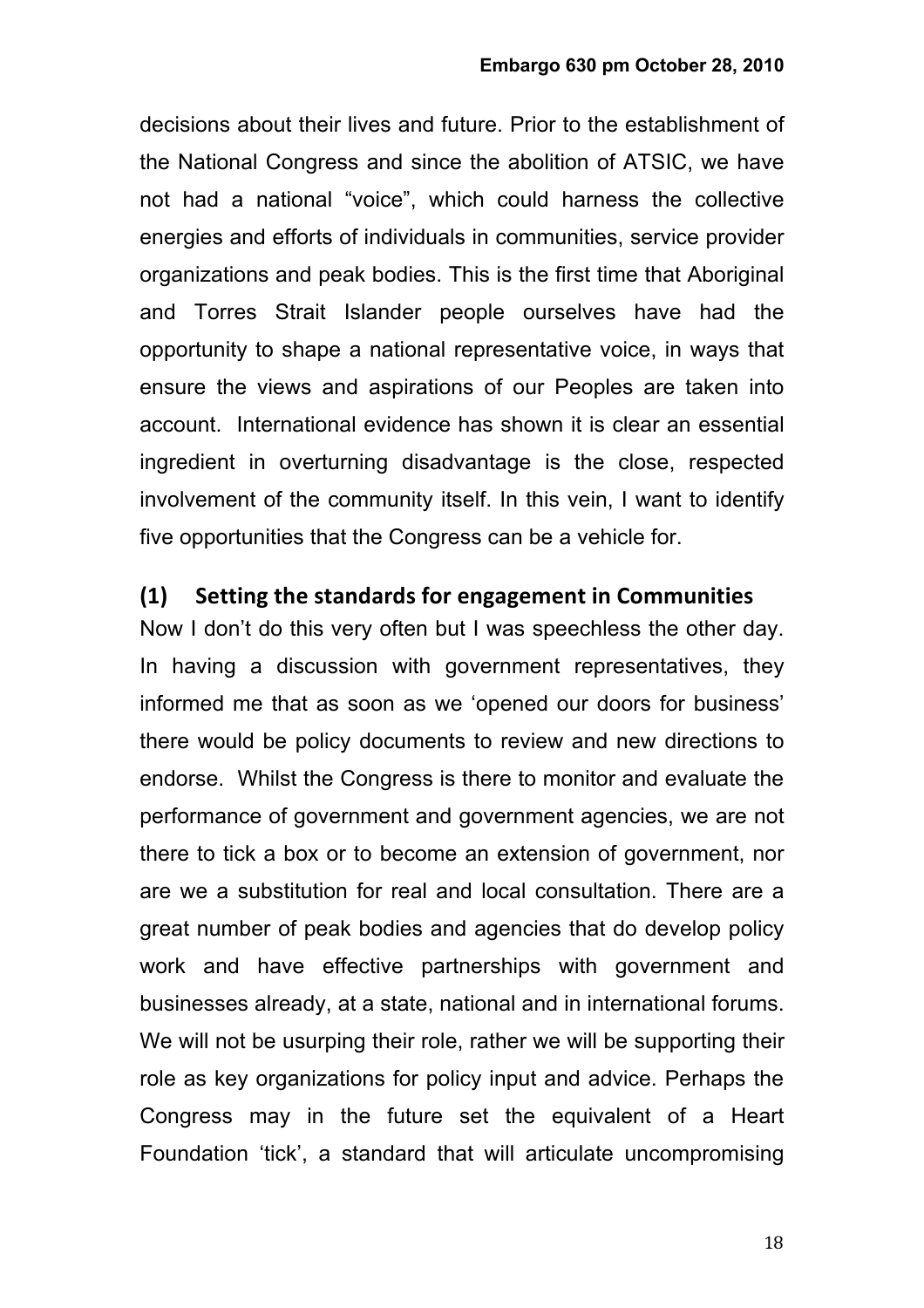standards about how to do business. For example the standard might set out that you have:

- a) Followed an ethical process of development and delivery
- b) Adhered to community sensitivities
- c) Delivered sustainable employment opportunities
- d) Used extended peer communities where governments join with business, academics and others to exchange ideas and operate in ways that are transdisciplinary and imaginative.
- e) Evaluated the impacts of the policy and communicated the findings widely.

The second opportunity for which Congress can be a vehicle is about having us

#### **(2) Participate in Parliamentary Processes**

The National Congress is not an instrument of government. It is a representative voice for people who may not feel they have access to parliamentary process at local, state and national levels. In order to redress in a generation the issues we face, we will form relationships with parliamentarians across all parties across Australia. We want to do something that has not been possible so far by forming parliamentary and select committees with interested senators and ministers in federal and state parliaments. We want to address issues of concern as expert advisors, using United Nations models to inform how this is conceived. Our members have asked us to push for seats in parliament 'like the Maori people do'. As such, we want to assist in the Parliamentary commitment to referendums and constitutional reform. We want to play our part in decision making in our country. As one of our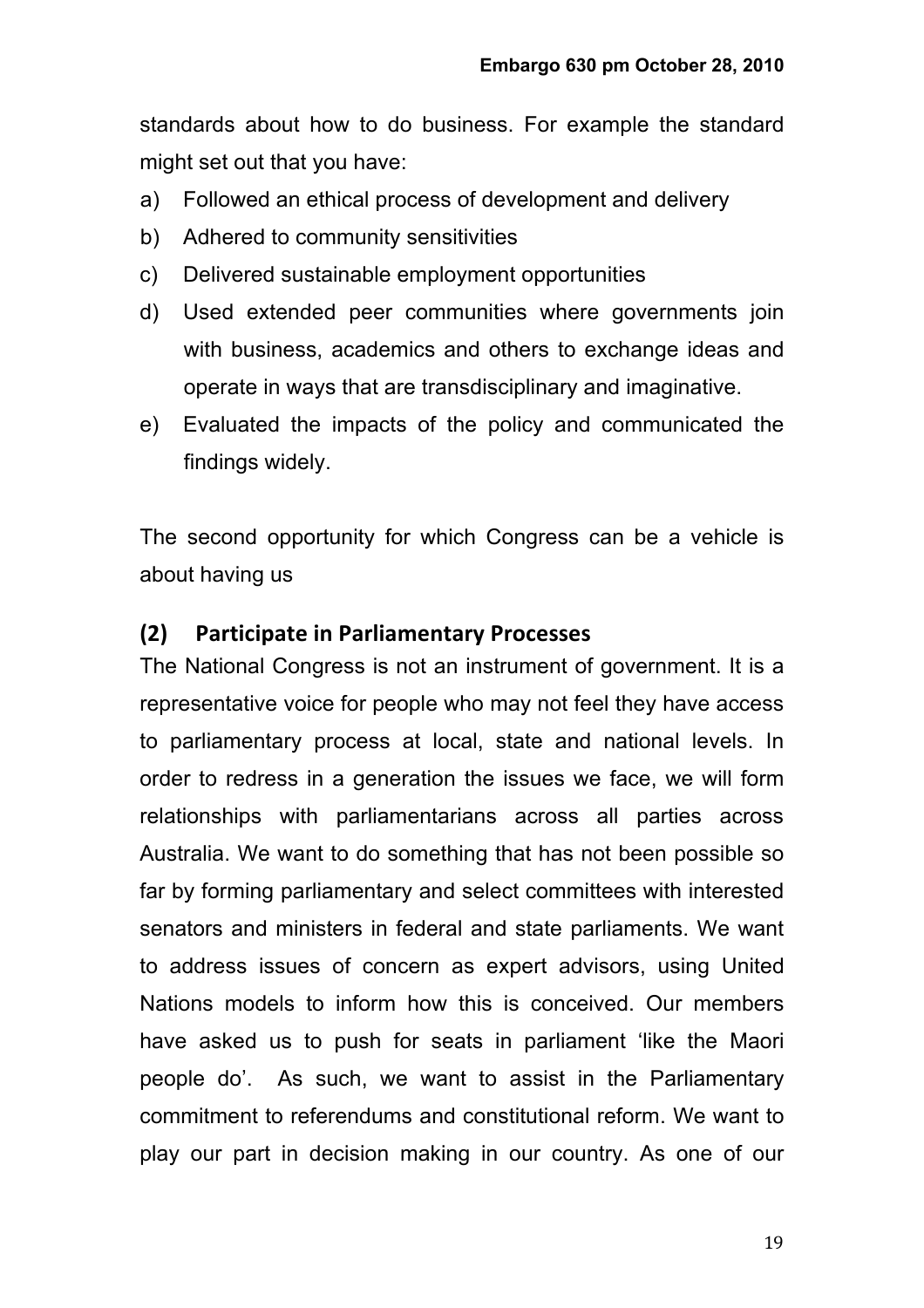members have informed us, "We need to have as much influence as the mining companies do in parliamentary decision making in Australia".

The third opportunity for which Congress can be a vehicle is to work to ensure that

### **(3) the UN Declaration of Rights for Indigenous Peoples is implemented.**

The United Nations Declaration on the Rights of Indigenous Peoples will provide us with an important tool in how we could move forward together.. The Declaration is self-determination in practice. The Declaration affirms that we the First Peoples have a role and a responsibility AND a unique contribution to the diversity and richness of civilizations and cultures. As such, we need to embody and promote cultural diversity and understanding.

The Congress can facilitate public discussions about the Declaration and how it should be implemented by Governments.

The fourth opportunity for which Congress can be a vehicle is about

### **(4) Harnessing Collective Voice and Action**

At a local level, we have long said we cannot look at diabetes without first having more houses. We have said in health for example, as healing one body part can't heal the whole body, nor will one organisation be able to make all the change and lasting change. Rather change will be the result of agencies working together, bringing a diversity of thought, experience and collective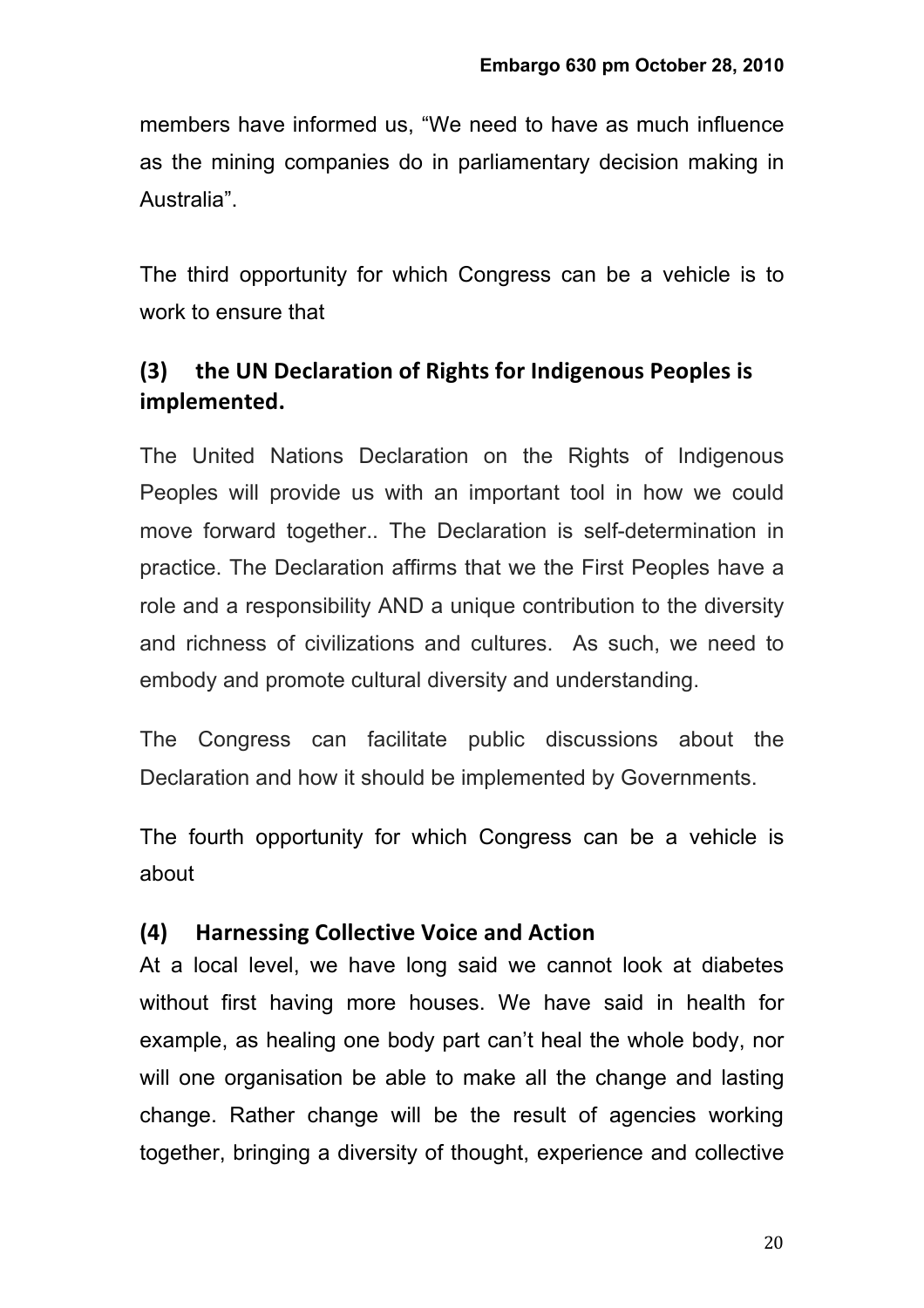action together. We have said we need to focus on wholes, rather than parts, to build relationships rather than separate entities, and to understand networks and feedback loops rather than assume that linear, deterministic cause and effect influences prevail.

In this context, then, leadership and influence take on quite different connotations. In this context the incongruence and inadequacy of equating "leader" to position, to level, or to title become obvious. These are all static designations. They cannot reflect the on- going flow of reality for Australia's First Peoples. There are four ways in which we will focus on harnessing the collective voice and action of the members of the Congress.

The first way recognizes the unique gifts of all its members and the responsibility to contribute those unique gifts, and to invite the contribution of others. That way the Congress is not just 'for those with University Degrees'. Every member has the ability to influence the environment of the Congress so that all voices feel welcomed, to demonstrate personal integrity that creates trust, to contribute to the continual well being of the membership and the Congress. Evoking excellence from within our membership group requires a deep appreciation of the necessity for diverse thinking, and competence in co-creating an environment that is safe and accepting on the one hand and honest and challenging on the other.

The second way is to support the work being done by the peak agencies in Australia, of which there are many in health, land rights, housing, child protection, professional associations and on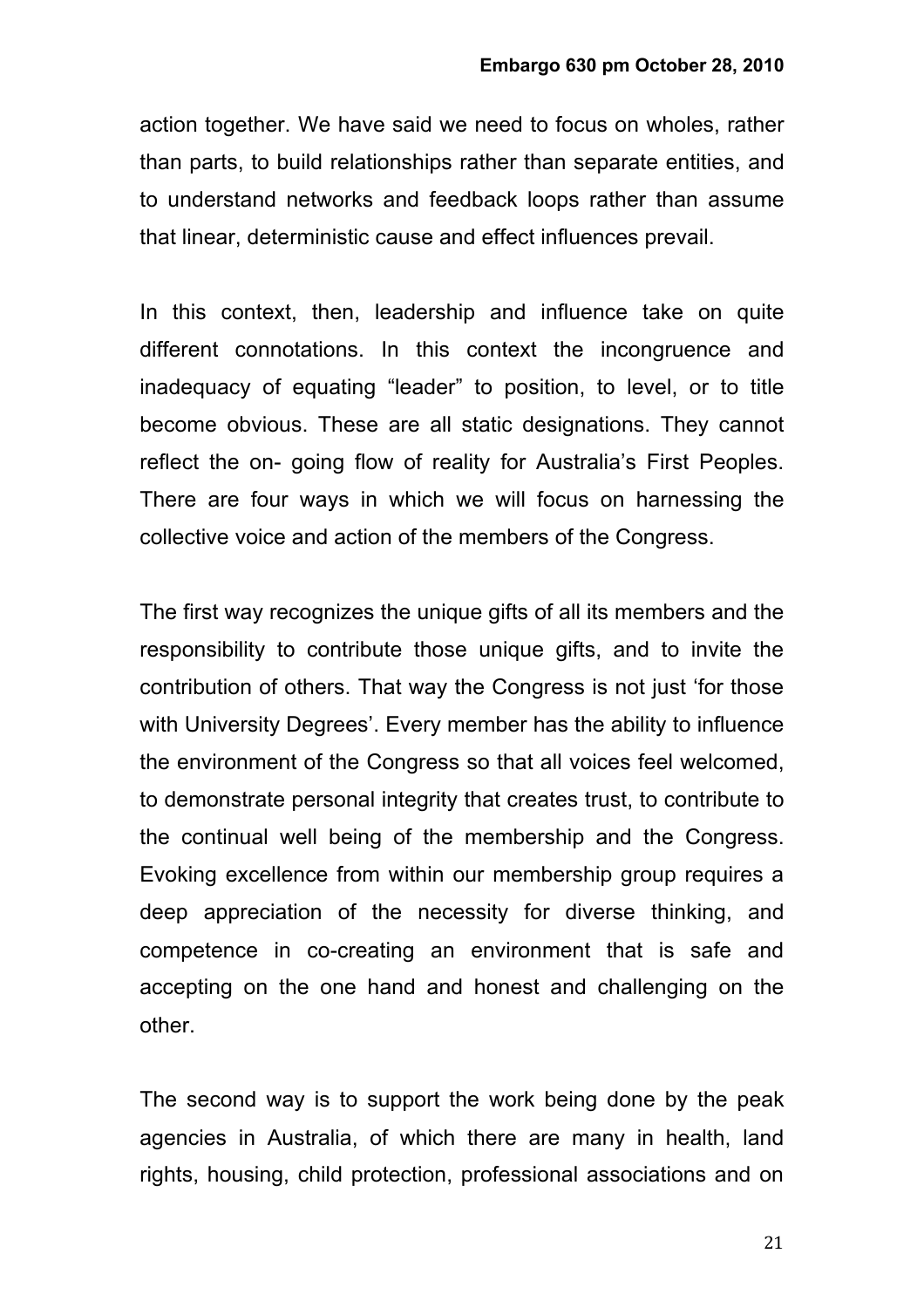other emergent issues. These agencies have supported their membership with the development of key policies and issues papers. The National Congress will support rather than replicate the work of these peak agencies.

The third way will be to encourage a cross-agency/portfolio approach to particular issues. I for example would be interested to see how the issue of teenage pregnancy could be better dealt with. The perverse and negative incentives are very powerful: the receipt of baby money, the lack of buoyant market economies, the transitions between year 10 and 11 and year 12 and university or employment, access to public housing and a higher amount of money in the welfare payments, entrapment, the way young people are socialized, the use of alcohol and drugs, young women's empowerment (or not), sexual education and reproductive health all contribute to how teenage pregnancy comes to be. What could happen if members invested in health, housing, education, land rights, economic development, and traditional owners, parents and young people could dialogue around this and other issues? What would then happen if the Congress wrote a paper that was inclusive of the diversity of people's lived experiences and was able to express what should happen in these instances with clarity, opportunity and purpose? Who would listen to our collective voice and enable that collective action? Would you?

The fourth way we are harnessing this collective voice and action is through the membership fully participating in a democratic model and excercising the right to vote. We are implementing a model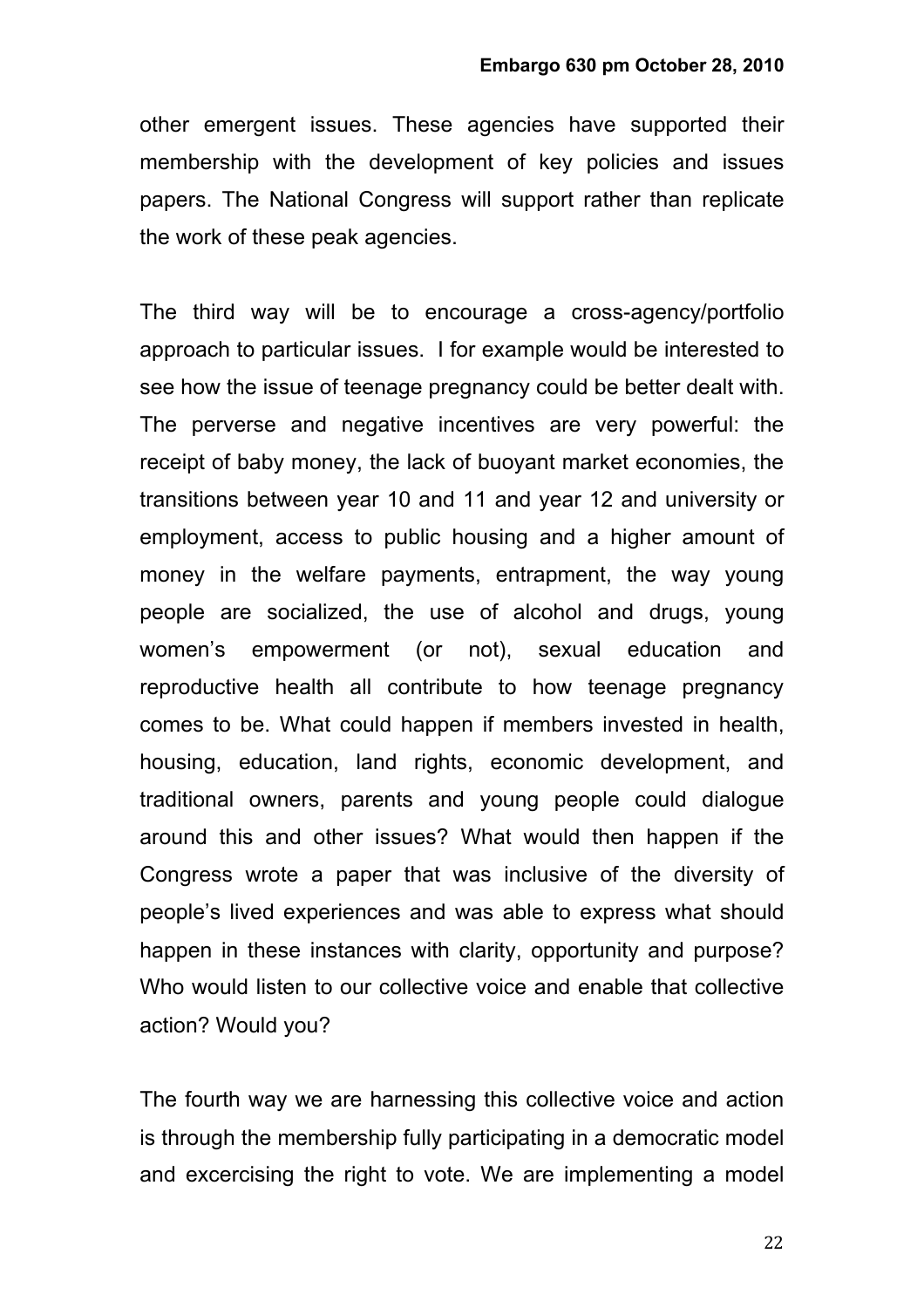that will allow each and every one of them to have a say in who gets to lead them. This is critical to ensure that the National Congress facilitates the right to democracy and the full participation in democratic processes by its members. This is not a one man band, or a closed shop. This is a people's movement, a voice, and we will be heard.

The fifth and final opportunity for which Congress can be a vehicle is about

## **(5) Facilitating the respectful generation of and contribution** to knowledges across the world.

On June 11, 1776 while the question of independence was being debated by the founding fathers of America, the visiting Iroquois chiefs were formally invited into the meeting hall of the Continental Congress. There a speech was delivered, in which they were addressed as "Brothers" and told of the delegates' wish that the "friendship" between them would "continue as long as the sun shall shine" and the "waters run." The speech also expressed the hope that the new Americans and the Iroquois act "as one people, and have but one heart." With the Iroquois chiefs inside the halls of Congress on the eve of American Independence, the impact of Iroquois ideas on the founders is unmistakable. So too will the National Congress seek to influence the respectful generation of and contribution of Australia's First Peoples knowledges between each other, to this country and the world. This will be done in several ways, through meetings, in forums, at conferences, seminars and in sessions with our members. There will be the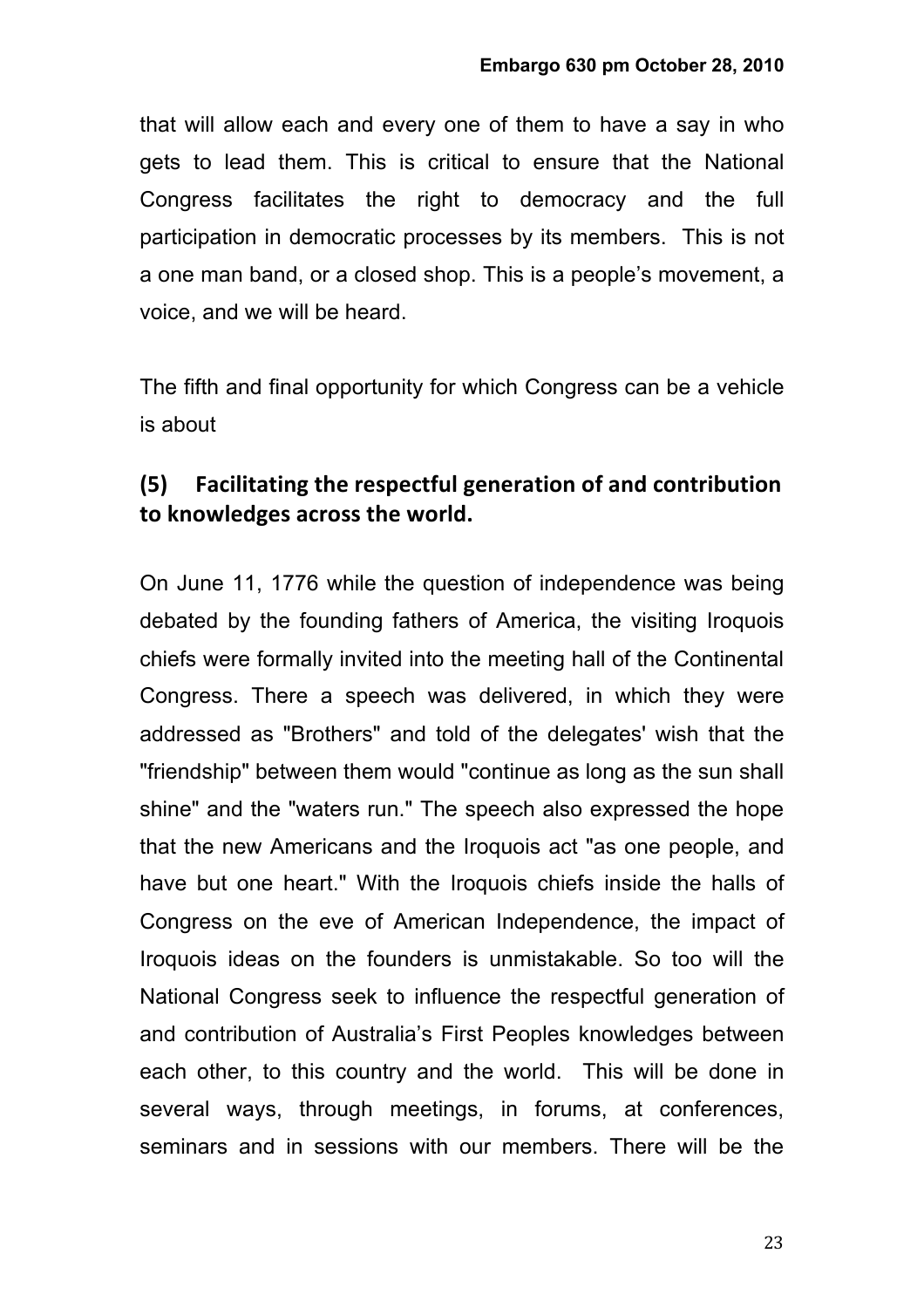facilitation of task-orientated groups, interest groups, organized protest and participation in discussions. We will also use social networking, digital and web based methods of generating and contributing to information for the public and for members. We will have scholarships for people to attend such meetings, when possible, we will have scholarships for people to participate in the first congress as part of their post graduate degrees. Already, the National Congress has received invitations to international forums, people from Alaska and Bolivia are interested what the National Congress is and what it is we might do in the future. This company has an enormous potential for influence and contribution to local, national and international processes. We will see this potential realized.

# **Finally, let me come now to my final "V": the Vision for the Congress.**

Some visions, not all, have to start with an apology or rather an asking of forgiveness and a remembrance. In stating what the vision of the Congress shall be I will both apologise and ask for forgiveness first, then remember.

The National Congress will not be able to save more marriages, we will not be there to visit the homebound, we will not be able to ease the pain of parents who have lost a child. We will not have money to help widows, single parents or families in economic ruin. We will not be able to spend specific time teaching young people. nor will we be able to come into everyone's workplace and assist them, or visit their country, or heal those who have been part of the Stolen Generations, lived in institutions or make peace for those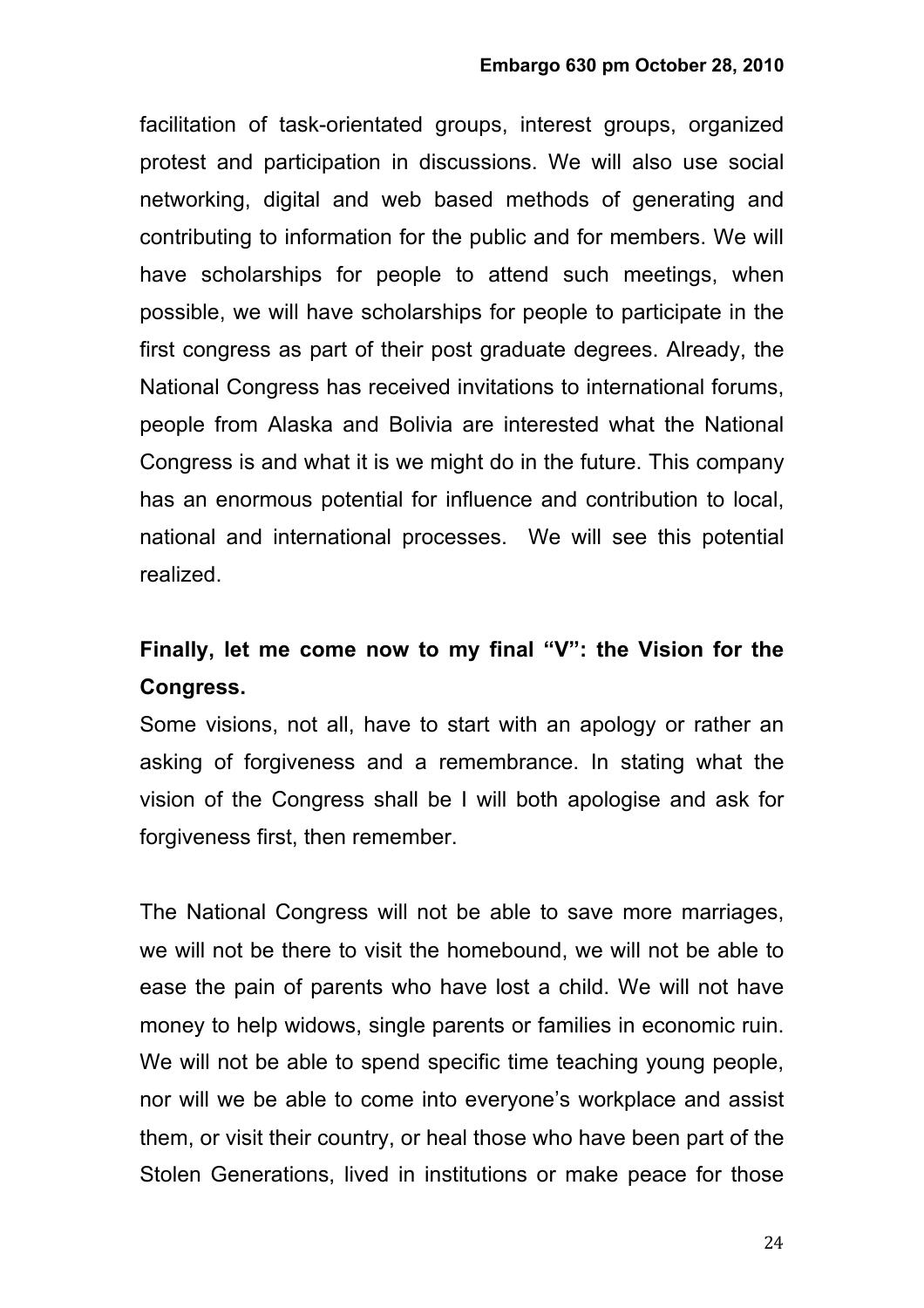whose heart is full of hate. The National Congress, with its staff of 22, Board of eight and delegates numbering 120 will not be able to do these things in the way we should. We will not be there, personally to stop the violence, stop the hurt, to ease the pain, to celebrate, to witness; to ensure in a personal way, the dignity and kindness that should be afforded to each and every person in Australia. It is not possible that any of us as individuals or as the Board of the Congress can do that for all Aboriginal and Torres Strait Islander people. For these shortcomings, we ask for forgiveness.

But what we can do is draw on our own experiences on our own aspirations and make a vision for the Congress vision from that point. This is for me the remembrance. I remember so clearly, the young woman I was 23 years ago. A mother for a month, a teenager and first year university student living in a caravan isolated from everything and everyone. I recall one day where I had yet again been flogged quite badly, and I noticed afterward that the fan I had for my newborn baby son had been ripped out of the wall and the prongs were still in the socket. I reached over to pull them out, absentmindedly, and ended up getting a nasty electric shock which threw me against the wall opposite. Now this was one incident of many that I endured for years, but eventually I had the strength to walk away and 23 years later, here I am. Everything I do in this Congress I do for the me I was 23 years ago. It is her I have in mind when I present, when I visit community people, when I devise some strategies that might establish a vision for this organization. If this Congress is capable of reaching her, engaging her, representing her, then in my view we will have succeeded.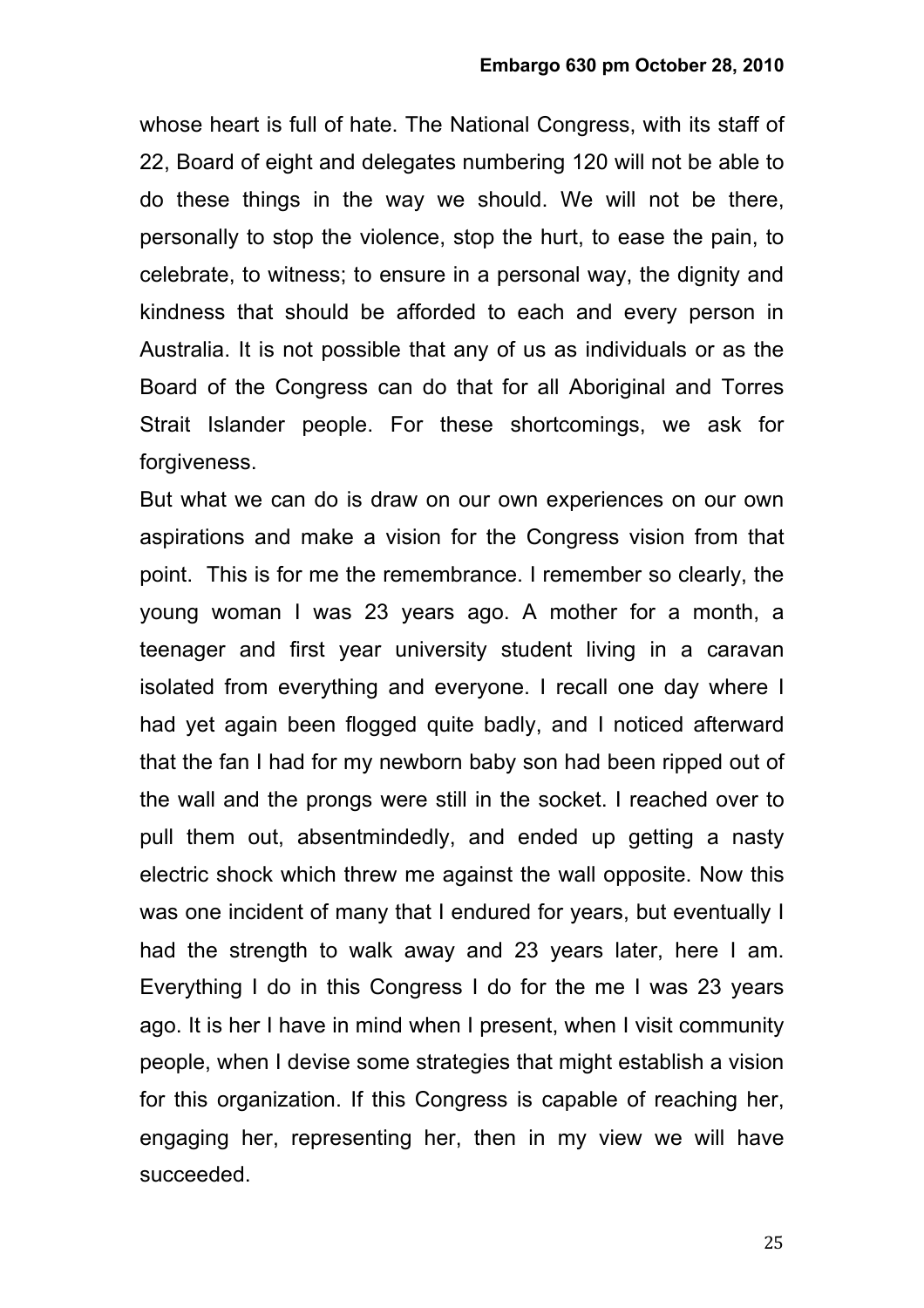So, the first element of the vision is that we will be capable of engaging those with whom no one else can. The second element of the vision is about our members, that we will grow and change as a result of input and advice from them, so that we are representing them in ways of which they both need and can take pride. The result of this member-driven evolution does have implications for the Board. For example, our members informed us that they needed more time to consider becoming a delegate to the Congress than we had given. We listened. This means that the first national congress will be delivered in the first part of next year, not later this year as originally planned. The third element of the vision is necessarily focused on re-engaging Aboriginal and Torres Strait Islander people with the decision-making processes in this country. It might mean that we end up with an administration arm and a political party arm. It might mean that we establish a precedent in Parliament by participating in a joint committee or standing committee, or having a seat at COAG. The fourth element of the vision has to do with who represents us, both now and into the future. We all as Australians have a duty to properly mentor Aboriginal and Torres Strait Islander people into these roles and support them uptake their roles and responsibilities with maturity compassion for what is at hand; a vision and sense of purpose and an unwavering conviction in the possibilities of collaboration, partnerships and unity. The fifth element of the vision focuses on the larger threats to Aboriginal and Torres Strait Islander people and our country, and indeed the world.

I had one of the most enduring instructions in my life from Ate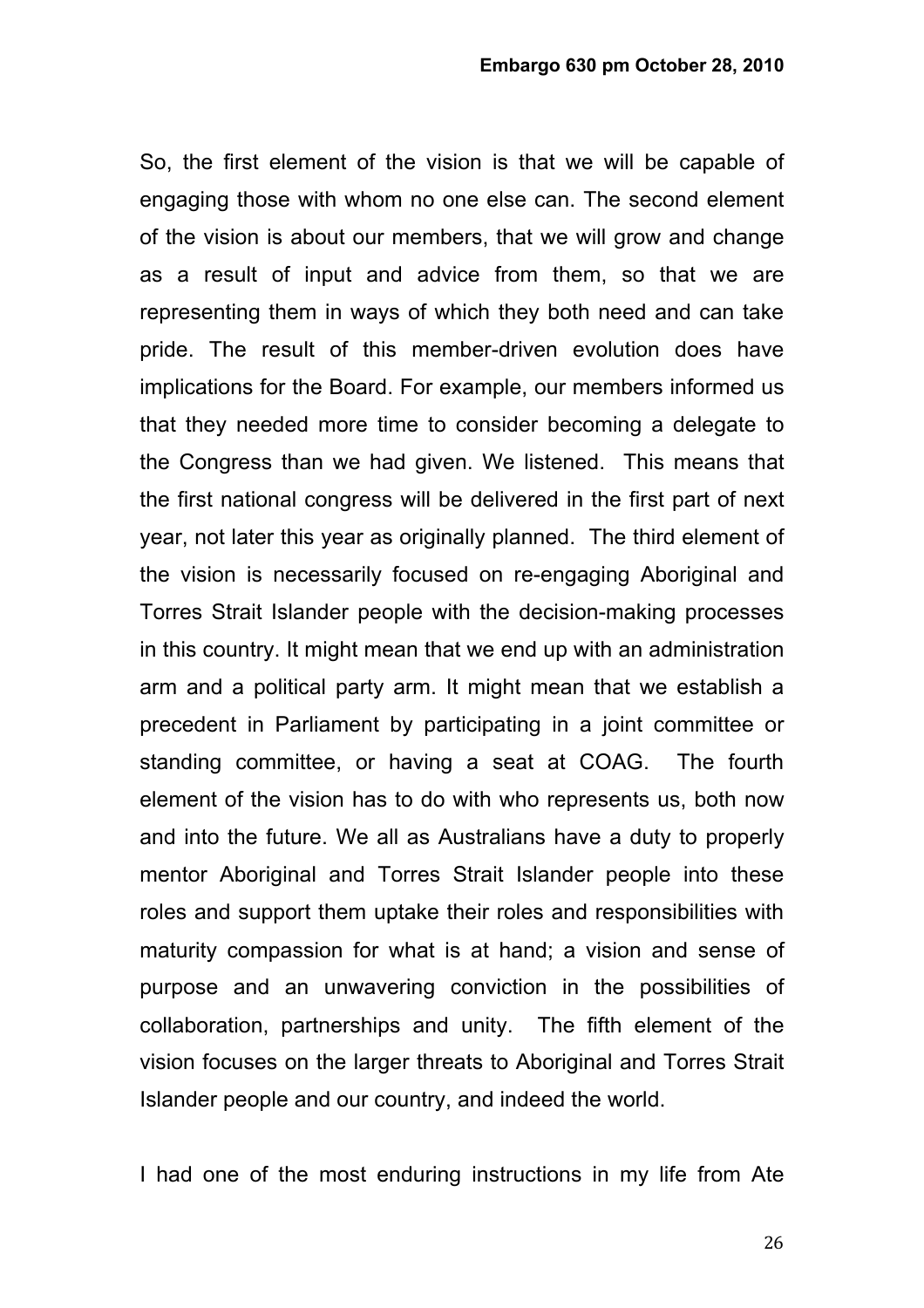James Rice, one of the four defendants in the Mabo Case. 16 years after the court case was won, we went back and interviewed him about what was achieved. He said with tears in his eyes, "I did what I did not just for the Rice family, nor for Murray Islander or people living in the Torres Strait or Australia. I did this for people all around the world". And so my instruction is this, we must always see the global in the local.

Being true to this instruction then, I will always be compelled by my personal view that the deepest cause of devastation to our First People and our globe is found in a mode of consciousness that has established a radical discontinuity between human being, other species we share the planet with and the eco systems which supports our lives. This attitude permeates four of the fundamental establishments that control the human realm: governments, corporations, universities and religion – the political, economic, intellectual and religious establishments of our time. The National Congress has a role and a responsibility to shake these establishments to their very roots; with all the passion and hope that we can muster. Not only for ourselves, but for all people, everywhere, in every circumstance. The full vision for the Congress is the same as it should be for all of our institutions everywhere: our vision is that the full fluorescence of the world in all its magnificence is here for future generations. We will carry out the improvement in the circumstance of our lives AND be part of the global infrastructure that facilitates a transition from a period of human devastation of First Peoples and the Earth, to a period of time when all humans are present to the planet in a mutually beneficial manner. Such a transition has no human historical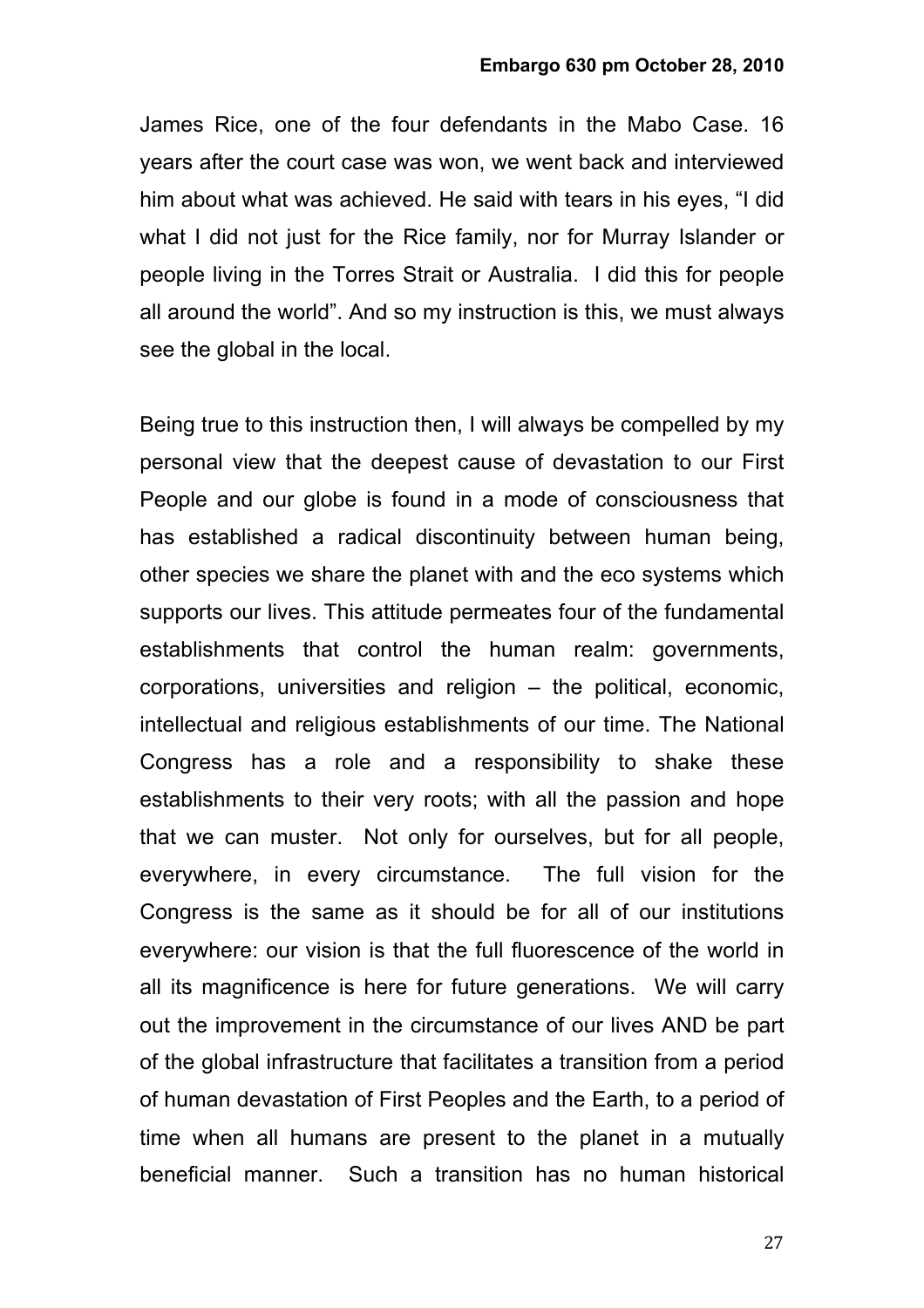parallel. Humans prior were not dealing with anything comparable to the toxins in the air, the water, the soil, or with the immense volume of chemicals dispersed throughout the planet. Nor were they dealing with the extinction of species or the altering of climate on a scale such as our present concern. In order to ensure the planet is available for future generations we have to draw on our older knowledge traditions that provide advice on how to live with in the very structure and functioning of the planet itself.

History is governed by those overarching moments that give shape and meaning to life by relating human venture to the larger destinies of the planet. Creating such a work might be called the great work of a people. The National Congress is not only our great work, it is our vehicle for great work, something that we can find inspirational and inspire people around the world. Each of us have our own individual life pattern and responsibilities. Yet beyond these concerns each person in and through their personal work contributes to the great work. We cannot doubt that we have been given the intellectual vision, the spiritual insight and even the physical resources we need for carrying out the transition that is demanded in these times. Mutual enhancement is the vision for the national congress. It is a long-term proposition and there is much great work to be done.

**So to bring this to a close......** I have offered my ideas tonight to both provoke and to stimulate. I have talked about how we have come to be a National Congress by listening to our past and imagining a future. I have talked about the champions past and present, and the way in which our members are coming to us